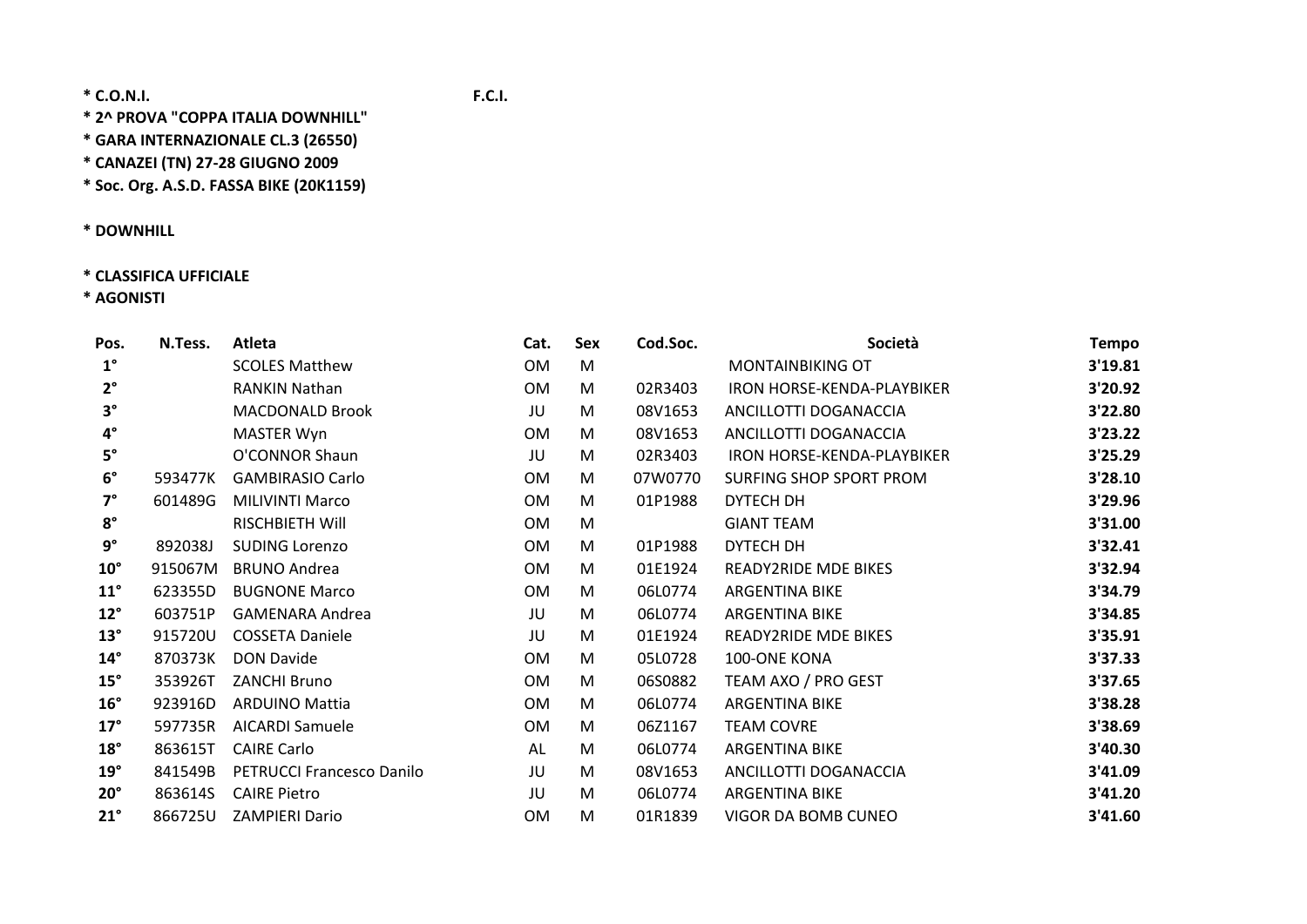| $22^\circ$   |         | 923429M CANNAVACCIUOLO Luigi   | <b>OM</b> | M | 11J1890 | PRO BIKE RIDING TEAM        | 3'43.42 |
|--------------|---------|--------------------------------|-----------|---|---------|-----------------------------|---------|
| $23^\circ$   |         | 879987Z STEFANI Martin         | <b>OM</b> | M | 20W1185 | DANGER ZONE RACING TEAM     | 3'43.47 |
| $24^\circ$   | 956610F | <b>GAMPENRIEDER Andreas</b>    | <b>OM</b> | M | 21P1094 | ALUTECH DOWNHILL TEAM       | 3'43.78 |
| $25^\circ$   |         | 845499W GILLI Simone           | OM        | M | 02U2361 | <b>TEAM BICIAIO ASD</b>     | 3'44.19 |
| $26^\circ$   | 948902H | <b>DELLAI Federico</b>         | <b>OM</b> | M | 06L0774 | <b>ARGENTINA BIKE</b>       | 3'45.56 |
| $27^\circ$   | 928297W | <b>AZZOLA Michele</b>          | <b>OM</b> | M | 02L0083 | BERGAMASCA COLPACK DENA     | 3'46.23 |
| $28^\circ$   | 635997N | <b>FRULLONI Federico</b>       | <b>OM</b> | M | 08V1653 | ANCILLOTTI DOGANACCIA       | 3'46.47 |
| $29^\circ$   | 900838D | SIVILOTTI Federico             | <b>OM</b> | M | 05L0728 | 100-ONE KONA                | 3'46.48 |
| $30^\circ$   | 915662W | <b>RODELLA Enrico</b>          | JU        | M | 02M1961 | S.C. CAPRIOLO               | 3'46.88 |
| $31^\circ$   | 922380X | <b>MESSAVILLA Martin</b>       | AL        | M | 21P1094 | ALUTECH DOWNHILL TEAM       | 3'48.14 |
| $32^\circ$   | 918321T | <b>CONDARCURI Cesare</b>       | AL        | M | 01E1924 | <b>READY2RIDE MDE BIKES</b> | 3'49.56 |
| $33^\circ$   | 827494F | <b>COLOMBO Francesco</b>       | ES        | M | 06S0882 | TEAM AXO / PRO GEST         | 3'49.88 |
| $34^\circ$   | 857315Y | <b>DOLFIN Davide</b>           | <b>OM</b> | M | 06S0882 | TEAM AXO / PRO GEST         | 3'50.39 |
| $35^\circ$   | 820998V | <b>FRACCAROLI Marco</b>        | JU        | M | 20W1185 | DANGER ZONE RACING TEAM     | 3'50.67 |
| $36^\circ$   | 936189J | <b>BARRECA Claudio</b>         | OM        | M | 08D2827 | <b>TEAM MAGGI OFF ROAD</b>  | 3'51.25 |
| $37^\circ$   | 547937R | <b>BERTELLI Matteo</b>         | <b>OM</b> | M | 02U2361 | <b>TEAM BICIAIO ASD</b>     | 3'51.26 |
| $38^\circ$   | 874005X | <b>SCURRIA Leoluca</b>         | JU        | M | 07W0770 | SURFING SHOP SPORT PROM     | 3'51.42 |
| $39^\circ$   | 924888K | <b>ILARDI Tommaso</b>          | JU        | M | 01P1988 | DYTECH DH                   | 3'53.03 |
| 40°          | 943804S | MAZZOLINI Cristian             | OM        | M | 01E1924 | READY2RIDE MDE BIKES        | 3'53.26 |
| $41^{\circ}$ | 912146N | <b>VERNASSA Gianluca</b>       | ES        | M | 06L0774 | <b>ARGENTINA BIKE</b>       | 3'53.45 |
| 42°          | 772540Q | PANZA Alberto                  | JU        | M | 06S0882 | TEAM AXO / PRO GEST         | 3'53.90 |
| 43°          | 956015J | PICCINI Leonardo               | JU        | M | 08V1653 | ANCILLOTTI DOGANACCIA       | 3'54.30 |
| 44°          | 871380C | <b>TONELLI Devis</b>           | AL        | M | 07W0770 | SURFING SHOP SPORT PROM     | 3'54.67 |
| $45^{\circ}$ | 918315V | <b>ANGELINI Xavier</b>         | AL        | M | 08D2827 | TEAM MAGGI OFF ROAD         | 3'54.94 |
| $46^{\circ}$ | 813972P | PERARDI Marco                  | AL        | M | 01P1988 | DYTECH DH                   | 3'55.08 |
| 47°          | 915672Y | <b>GUATTA Caldini Giovanni</b> | OM        | M | 02M1961 | S.C. CAPRIOLO               | 3'55.38 |
| 48°          | 928859H | <b>LAGHI Riccardo</b>          | <b>OM</b> | M | 08D2827 | TEAM MAGGI OFF ROAD         | 3'55.75 |
| 49°          | 932014H | <b>BONETTI Pietro</b>          | <b>OM</b> | M | 08D2827 | TEAM MAGGI OFF ROAD         | 3'56.25 |
| $50^\circ$   | 910411J | <b>BASSO Alessandro</b>        | JU        | M | 03U2638 | <b>G.S ESERCITO</b>         | 3'56.26 |
| $51^{\circ}$ | 922217P | ORBASSANO Jacopo               | ES        | M | 01P2002 | VALSESIA BIKE A.S.D         | 3'56.53 |
| $52^\circ$   | 890060E | <b>CAPPANERA Massimo</b>       | JU        | M | 06Z1167 | <b>TEAM COVRE</b>           | 3'57.06 |
| $53^\circ$   | 900010E | <b>JUGLAIR Julien</b>          | JU        | M | 22X1206 | MTB HERIN SCHOOL            | 3'58.96 |
| $54^\circ$   | 928965T | <b>BENASSI Diego</b>           | JU        | M | 08D2827 | TEAM MAGGI OFF ROAD         | 3'59.09 |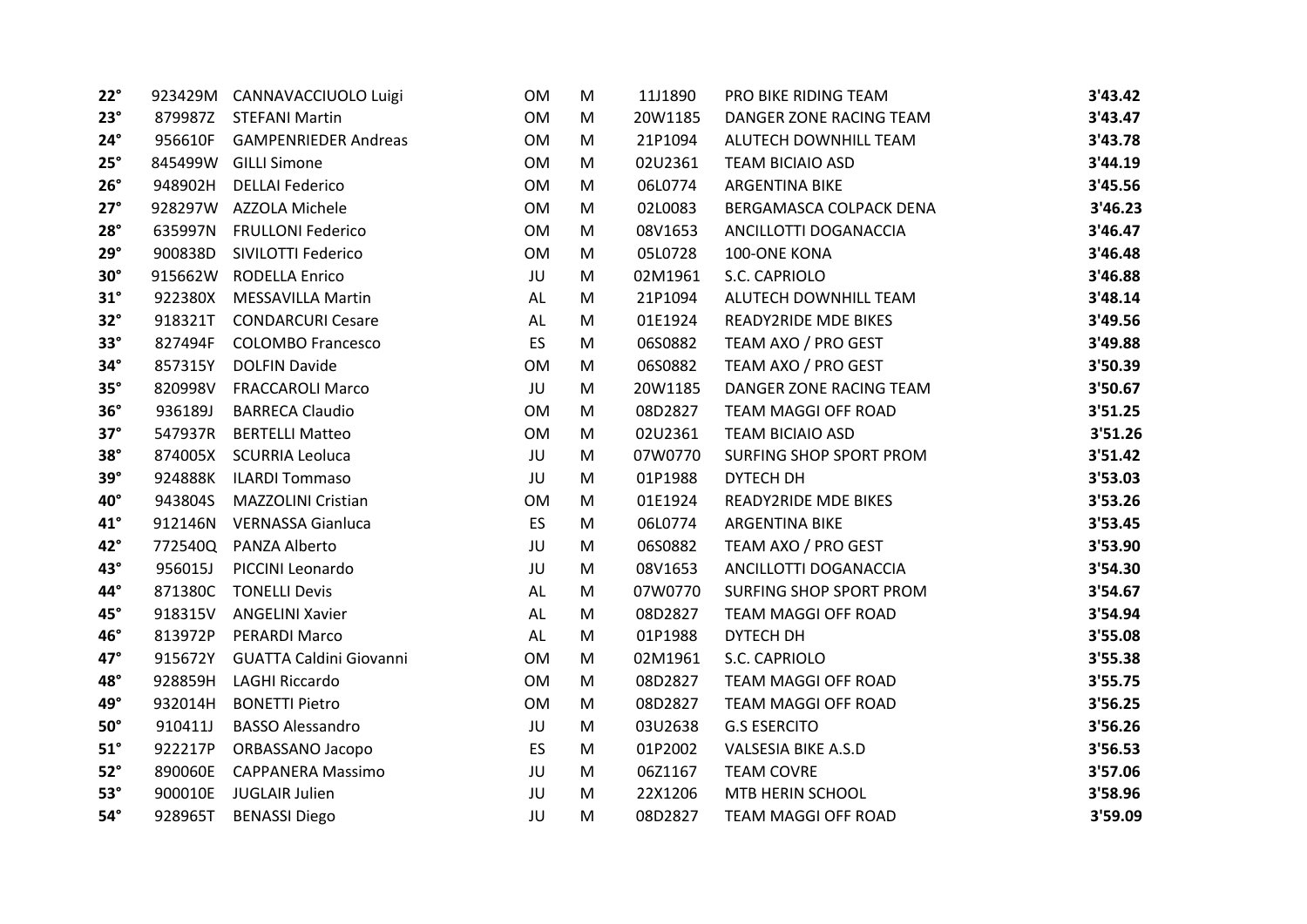| $55^\circ$ |         | 859971C PASETTI Luca        | AL        | M  | 06S0882 | TEAM AXO / PRO GEST           | 3'59.49 |
|------------|---------|-----------------------------|-----------|----|---------|-------------------------------|---------|
| $56^\circ$ | 947030U | <b>CALVI Fabrizio</b>       | <b>ES</b> | M  | 06L0774 | <b>ARGENTINA BIKE</b>         | 4'01.08 |
| $57^\circ$ | 928966U | <b>FRANCESCONI Leonardo</b> | <b>OM</b> | M  | 08D2827 | TEAM MAGGI OFF ROAD           | 4'01.10 |
| 58°        | 914665Y | <b>GUFLER Andreas</b>       | JU        | M  | 21P1094 | ALUTECH DOWNHILL TEAM         | 4'01.29 |
| $59^\circ$ | 876630B | PEROTTI Claudio             | AL        | M  | 01P1988 | DYTECH DH                     | 4'01.37 |
| $60^\circ$ |         | <b>MEZZETTA Stefano</b>     | AL        | M  |         | <b>TEAM LIVIDO MTB</b>        | 4'01.62 |
| $61^\circ$ | 924892F | <b>ILARDI Simone</b>        | <b>OM</b> | M  | 01P1988 | DYTECH DH                     | 4'01.64 |
| $62^\circ$ | 904353E | <b>DREON Matteo</b>         | JU        | M  | 02U2361 | <b>TEAM BICIAIO ASD</b>       | 4'03.07 |
| $63^\circ$ | 900143C | <b>BIONAZ Davide</b>        | <b>OM</b> | M  | 01E1924 | <b>READY2RIDE MDE BIKES</b>   | 4'03.52 |
| $64^\circ$ | 863743B | <b>CANEPA Elisa</b>         | <b>OF</b> | F. | 02R3403 | IRON HORSE-KENDA-PLAYBIKER    | 4'04.95 |
| $65^\circ$ | 788742P | <b>GEROTTI Andrea</b>       | JU        | M  | 02D1913 | <b>BIKERS PETOSINO SCUOLA</b> | 4'05.35 |
| $66^\circ$ | 928175T | <b>FERRIANI Davide</b>      | JU        | M  | 02R3403 | IRON HORSE-KENDA-PLAYBIKER    | 4'06.62 |
| $67^\circ$ | 914193G | <b>GEISER Fabian</b>        | JU        | M  | 21P1094 | ALUTECH DOWNHILL TEAM         | 4'08.30 |
| $68^\circ$ | 959569M | <b>MARCELLINI Alia</b>      | OF        | F. | 07W0770 | SURFING SHOP SPORT PROM       | 4'08.58 |
| $69^\circ$ | 931579T | <b>NICOTRA Giuseppe</b>     | <b>OM</b> | M  | 11J1890 | PRO BIKE RIDING TEAM          | 4'08.62 |
| $70^\circ$ | 873945Y | <b>DOLFIN Stefano</b>       | ES        | M  | 06S0882 | TEAM AXO / PRO GEST           | 4'08.79 |
| $71^\circ$ | 931222M | MAZZOLENI Michael           | AL        | M  | 06S0882 | TEAM AXO / PRO GEST           | 4'08.99 |
| $72^\circ$ | 951875Y | <b>PERRONE Andrea</b>       | AL        | M  | 06E0632 | <b>LOABIKERS</b>              | 4'10.41 |
| $73^\circ$ | 952098S | VIGLINO Luca                | JU        | M  | 06E0632 | <b>LOABIKERS</b>              | 4'10.78 |
| $74^\circ$ | 909912U | <b>TARCHINI Marco</b>       | AL        | M  | 06S0882 | TEAM AXO / PRO GEST           | 4'11.30 |
| $75^\circ$ | 865708K | <b>GATTI Massimo</b>        | JU        | M  | 02F3379 | <b>CLIMAGEST TEAM BS DH</b>   | 4'11.76 |
| $76^\circ$ | 931206W | DE PELLEGRIN Massimiliano   | JU        | M  | 05S0526 | A.S.D. ORNEDO SPORT           | 4'14.17 |
| $77^\circ$ |         | <b>CERIATI Andrea</b>       | <b>ES</b> | M  |         | TEAM LIVIDO MTB               | 4'15.85 |
| $78^\circ$ | 916099P | <b>SCHMIDT Tobias</b>       | <b>ES</b> | M  | 21P1094 | ALUTECH DOWNHILL TEAM         | 4'16.43 |
| $79^\circ$ | 936302T | <b>SAMMONS Giacomo</b>      | AL        | M  | 05S0526 | A.S.D. ORNEDO SPORT           | 4'16.47 |
| $80^\circ$ | 881602S | PIERSANTI Gabriele          | JU        | M  | 01P1988 | DYTECH DH                     | 4'20.37 |
| $81^\circ$ | 914195A | <b>GEISER Simon</b>         | <b>ES</b> | M  | 21P1094 | ALUTECH DOWNHILL TEAM         | 4'20.71 |
| $82^\circ$ | 957089W | <b>DEMARCO Manuel</b>       | <b>ES</b> | M  | 01P2002 | <b>VALSESIA BIKE A.S.D</b>    | 4'21.02 |
| $83^\circ$ | 875000F | <b>CARUSO Matteo</b>        | <b>OM</b> | M  | 05L0728 | 100-ONE KONA                  | 4'21.22 |
| $84^\circ$ | 951246H | <b>BACCHILEGA Alberto</b>   | <b>OM</b> | M  | 08D2827 | TEAM MAGGI OFF ROAD           | 4'26.66 |
| $85^\circ$ | 962609R | <b>RUBINO Paolo</b>         | ES        | M  | 06L0774 | <b>ARGENTINA BIKE</b>         | 4'27.67 |
| $86^\circ$ | 932903J | POLO Matteo                 | ES        | M  | 22X1206 | MTB HERIN SCHOOL              | 4'31.39 |
| $87^\circ$ | 949636E | <b>OPRANDI Francesco</b>    | ES        | M  | 06S0882 | TEAM AXO / PRO GEST           | 4'34.75 |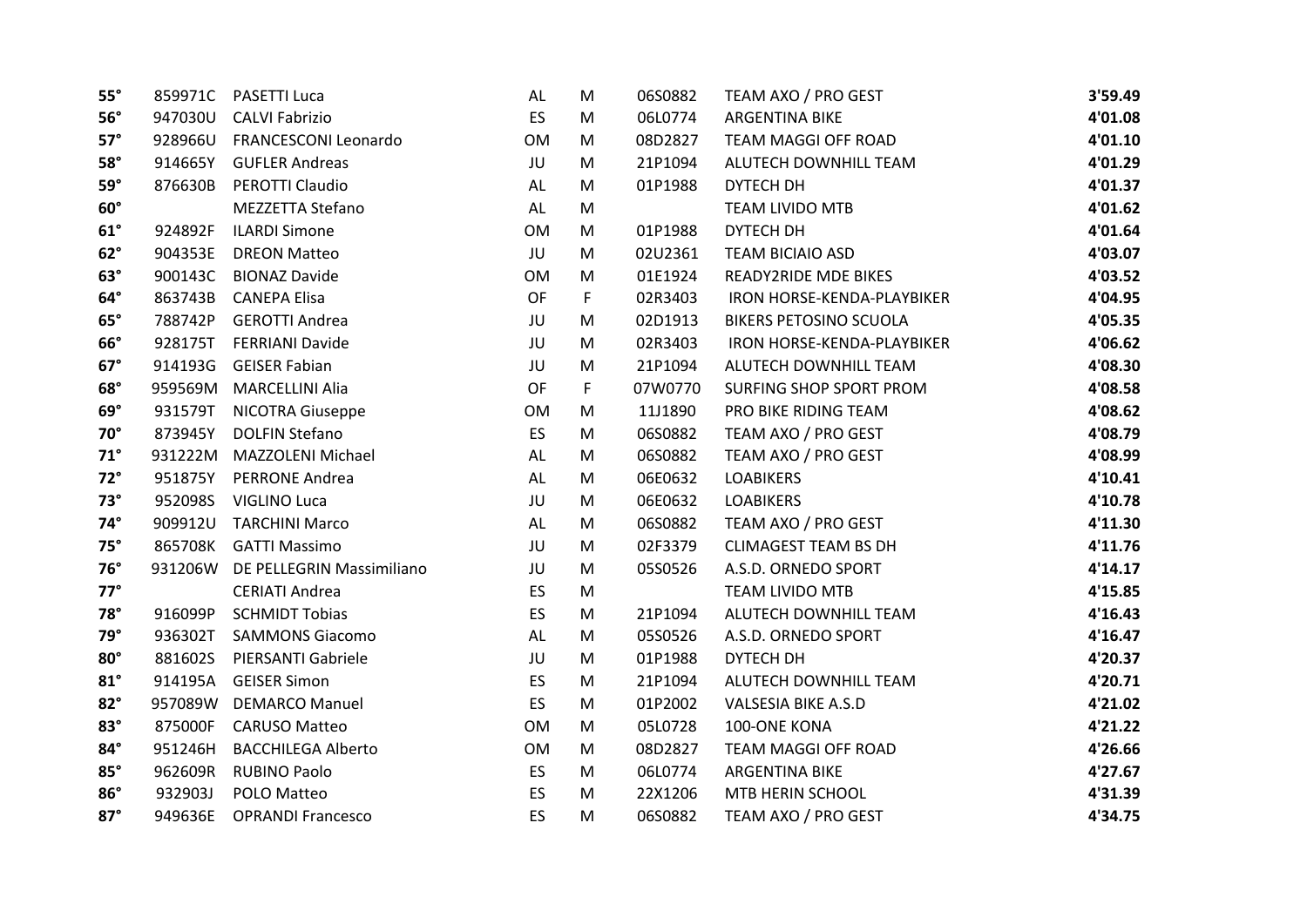| $88^\circ$ | 602708U | <b>FERRACIN Silvia</b>    | OF | F. | 02U2361 | <b>TEAM BICIAIO ASD</b> | 4'40.30 |
|------------|---------|---------------------------|----|----|---------|-------------------------|---------|
| $89^\circ$ | 957838Z | RUGOLOTTO Matteo          | AL | M  | 02M1961 | S.C. CAPRIOLO           | 4'40.41 |
| $90^\circ$ | 897013E | OLIVERO Roberto           | ES | M  | 01P1988 | DYTECH DH               | 4'41.40 |
| $91^\circ$ | 849883T | <b>SINOPOLI Simone</b>    | ES | M  | 01P1988 | DYTECH DH               | 4'45.85 |
| $92^\circ$ | 944136L | <b>COSTA Laia Lorenzo</b> | ES | M  | 01P1988 | DYTECH DH               | 4'46.88 |
| $93^\circ$ | 916098N | <b>SCHMIDT Patrick</b>    | AL | M  | 21P1094 | ALUTECH DOWNHILL TEAM   | 4'48.27 |
| $94^\circ$ |         | CAVAZZINI Pietro          | ES | M  |         | <b>TEAM LIVIDO MTB</b>  | 4'53.90 |
| $95^\circ$ | 909908R | DELL'ORO Michael          | AL | M  | 06S0882 | TEAM AXO / PRO GEST     | 5'01.05 |
| $96^\circ$ | 671882X | <b>FUCCIO Rosaria</b>     | GF | F. | 01P1988 | DYTECH DH               | 5'11.54 |
| $97^\circ$ | 917271Y | <b>GHIONE Monica</b>      | GF | F. | 01P1988 | DYTECH DH               | 5'14.16 |
| $98^\circ$ | 880427M | <b>TUMLER Martina</b>     | GF | F. | 21P1094 | ALUTECH DOWNHILL TEAM   | 5'34.03 |
| $99^\circ$ | 949635D | <b>COLOMBELLI Marco</b>   | ES | M  | 06S0882 | TEAM AXO / PRO GEST     | 6'28.46 |

**\* 2^ PROVA "COPPA ITALIA DOWNHILL"**

**\* GARA INTERNAZIONALE CL.3 (26550)**

**\* CANAZEI (TN) 27‐28 GIUGNO 2009**

**\* Soc. Org. A.S.D. FASSA BIKE (20K1159)**

# **\* DOWNHILL**

# **\* CLASSIFICA UFFICIALE**

**\* AMATORI**

| Pos.        | N.Tess. | Atleta                | Cat. | <b>Sex</b> | Cod.Soc. | Società                 | Tempo   |
|-------------|---------|-----------------------|------|------------|----------|-------------------------|---------|
| $1^{\circ}$ | 497846M | ALLEVA Paolo          | M12  | M          | 01P2002  | VALSESIA BIKE A.S.D     | 3'33.10 |
| $2^{\circ}$ |         | SANTIAGO Javier       | M12  | M          |          | <b>FACIMO</b>           | 3'34.85 |
| $3^\circ$   | 864786Y | <b>DUCCI Manuel</b>   | MT   | м          | 06P0753  | SPECIAL TEAM GOLFO DIAN | 3'36.06 |
| $4^\circ$   | 606887U | <b>COLOMBO Oscar</b>  | M12  | M          | 02T2399  | TEAM SCOUT / DA-BOMB    | 3'36.41 |
| $5^\circ$   |         | <b>PRINCIC Rados</b>  | M12  | M          |          | KK DJAK                 | 3'36.97 |
| $6^{\circ}$ | 954642H | <b>CARRARA Paolo</b>  | MT   | M          | 02T3718  | <b>NEWSCHOOLSHOP</b>    | 3'37.93 |
| $7^\circ$   | 942462Z | <b>COCCIA Alessio</b> | MT   | M          | 10Y0524  | A.C.D. RUOTA LIBERA     | 3'39.54 |
| $8^\circ$   | 570793C | MAZZONI Gia Paolo     | M345 | M          | 02T2399  | TEAM SCOUT / DA-BOMB    | 3'39.56 |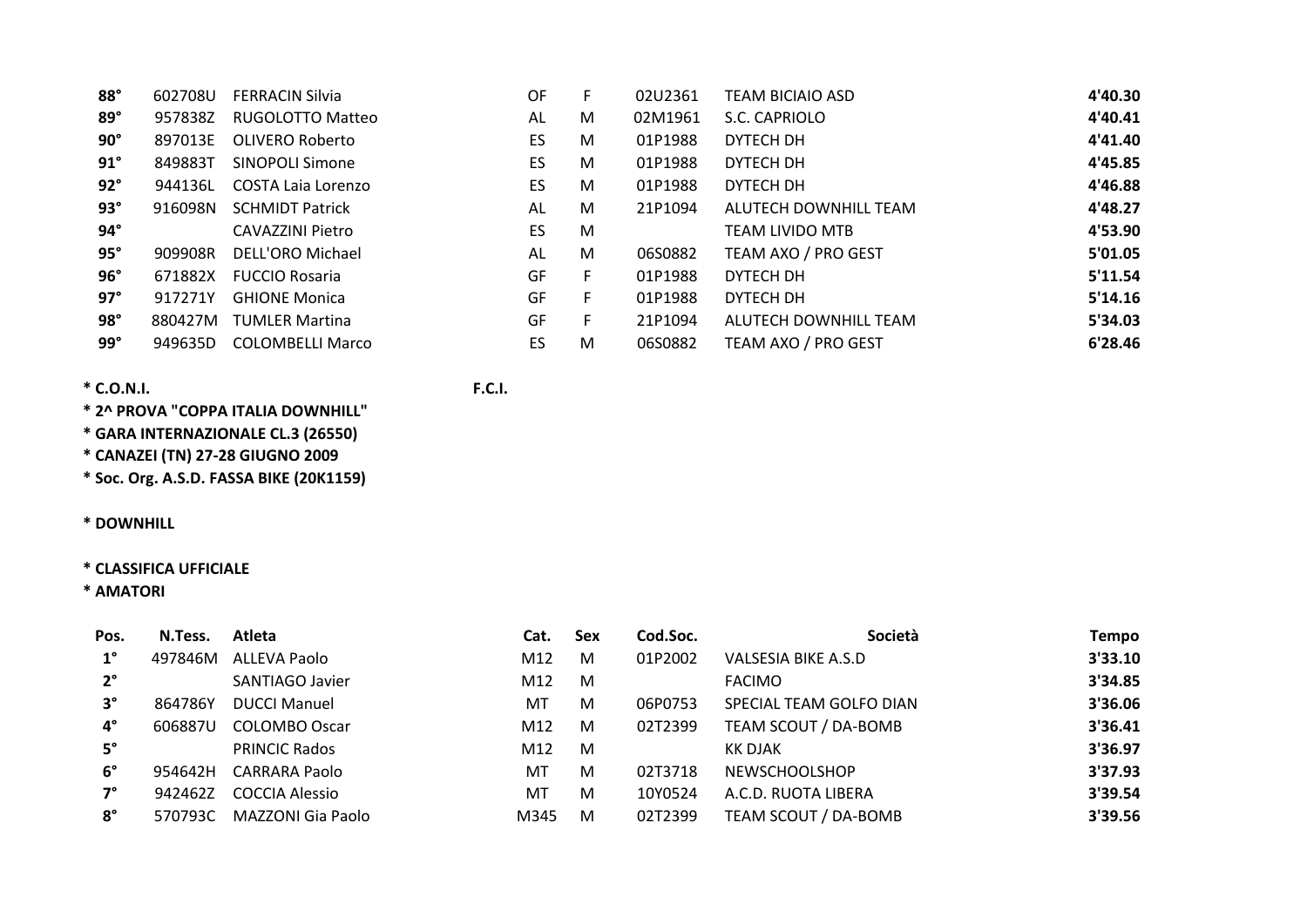| $9^{\circ}$  | 956002W | <b>BECCHETTI Giacomo</b>   | MT        | M | 09W0721 | A.S.D. VELOCLUB CICLI C             | 3'40.95 |
|--------------|---------|----------------------------|-----------|---|---------|-------------------------------------|---------|
| $10^{\circ}$ | 674083U | <b>FUSANI Luca</b>         | <b>MT</b> | M | 08V1653 | ANCILLOTTI DOGANACCIA               | 3'41.41 |
| $11^{\circ}$ | 839201D | ROSETTI Gianluca           | <b>MT</b> | M | 10Y0524 | A.C.D. RUOTA LIBERA                 | 3'41.78 |
| $12^{\circ}$ | 957102Y | <b>BICKERDIKE Robert</b>   | MT        | M | 22X1206 | MTB HERIN SCHOOL                    | 3'42.08 |
| $13^\circ$   | 867122R | MAZZETTI Carlo             | <b>MT</b> | M | 11Q2621 | <b>BIKESTORE TEAM</b>               | 3'42.48 |
| $14^{\circ}$ | 788295G | PEDRONI Michele            | <b>MT</b> | M | 07Y1283 | PEDRONI KJUB RACING TEAM            | 3'42.92 |
| $15^\circ$   | 923424G | MAGGIORANI Niccolo'        | <b>MT</b> | M | 11J1890 | PRO BIKE RIDING TEAM                | 3'43.09 |
| $16^{\circ}$ | 436562J | <b>FUSCONI Daniele</b>     | M345      | M | 07W0770 | SURFING SHOP SPORT PROMOTION        | 3'43.55 |
| $17^\circ$   | 818783X | <b>SCHERIAU Michele</b>    | <b>MT</b> | M | 05L0304 | PEDALE TARVISIANO                   | 3'44.01 |
| $18^\circ$   |         | <b>LIVIDINI Giuseppe</b>   | M345      | M |         | <b>TEAM LIVIDO MTB</b>              | 3'44.53 |
| $19^\circ$   | 571471W | <b>FERRI Emiliano</b>      | M12       | M | 08V1653 | ANCILLOTTI DOGANACCIA               | 3'44.79 |
| $20^\circ$   |         | <b>FABBRI Simone</b>       | M12       | M |         | <b>TEAM LIVIDO MTB</b>              | 3'45.11 |
| $21^{\circ}$ | 955424Q | <b>BONFANTE Alex</b>       | <b>MT</b> | M | 06P0753 | SPECIAL TEAM GOLFO DIAN             | 3'45.43 |
| $22^\circ$   | 485787N | <b>DEL GRECO Fabio</b>     | M12       | M | 02T2399 | TEAM SCOUT / DA-BOMB                | 3'45.70 |
| $23^\circ$   |         | 865891K CAVANI Maurizio    | M12       | M | 07S1565 | <b>MAI DIRE BIKE</b>                | 3'46.29 |
| $24^\circ$   | 889529Y | <b>GHETTI Roberto</b>      | M345      | M | 08Q2694 | LA STRANA OFFICINA                  | 3'46.48 |
| $25^\circ$   | 892008V | <b>TORMEN Alfio</b>        | M12       | M | 08V1653 | ANCILLOTTI DOGANACCIA               | 3'46.68 |
| $26^\circ$   | 514529P | <b>APOLLONIO Gianpaolo</b> | M12       | M | 02F3379 | CLIMAGEST TEAM BS D.H. & CO. A.S.D. | 3'49.07 |
| $27^\circ$   | 579301L | <b>OPRANDI Claudio</b>     | M345      | M | 06S0882 | TEAM AXO / PRO-GEST                 | 3'49.12 |
| $28^\circ$   | 917697L | <b>MELLANA Luca</b>        | MT        | M | 06P1200 | <b>BIKE O'CLOCK PDB</b>             | 3'49.22 |
| $29^\circ$   | 890290A | <b>BUCCI Stefano</b>       | MT        | M | 02P1971 | GIANGIS' TEAM FREE BIKE ERBUSCO     | 3'49.48 |
| $30^\circ$   | 680821X | <b>TROILO Fabrizio</b>     | <b>MT</b> | M | 22X1206 | MTB HERIN SCHOOL                    | 3'49.51 |
| $31^\circ$   | 923317L | <b>ALEOTTI Gianluca</b>    | M12       | M | 08V1653 | ANCILLOTTI DOGANACCIA               | 3'49.72 |
| $32^\circ$   | 684479G | <b>SARTORI Michele</b>     | M12       | M | 03Y1747 | <b>G.S. STRICKER VERONA</b>         | 3'49.82 |
| $33^\circ$   | 954036M | <b>MARZARI Michele</b>     | <b>MT</b> | M | 03Q2714 | ASD AFFI BIKE TEAM                  | 3'50.27 |
| $34^\circ$   | 433738X | <b>BONICIOLLI Fabio</b>    | M12       | M | 20A1189 | 100-ONE LET US RIDE                 | 3'50.28 |
| $35^\circ$   | 527544K | <b>BARBOLINI Giovanni</b>  | M345      | M | 07W0770 | SURFING SHOP SPORT PROMOTION        | 3'50.51 |
| $36^\circ$   | 836346S | <b>ZAMPIERI Alex</b>       | <b>MT</b> | M | 01P2002 | <b>VALSESIA BIKE A.S.D</b>          | 3'50.56 |
| $37^\circ$   | 845500B | <b>DEL FIORE Marco</b>     | <b>MT</b> | M | 07T1566 | <b>TEAM SPACCO ASD</b>              | 3'50.80 |
| $38^\circ$   | 888964T | <b>TANINI Francesco</b>    | M12       | M | 08Q2694 | LA STRANA OFFICINA                  | 3'51.73 |
| $39^\circ$   | 873741B | <b>BIONAZ Paolo</b>        | <b>MT</b> | M | 22X1206 | MTB HERIN SCHOOL                    | 3'51.78 |
| 40°          |         | <b>TOMASSONI Emanuele</b>  | M12       | M |         | TEAM LIVIDO MTB                     | 3'52.01 |
| $41^\circ$   | 641526T | <b>SOFFIATTI Eros</b>      | <b>MT</b> | M | 21P1094 | ALUTECH DOWNHILL TEAM               | 3'52.24 |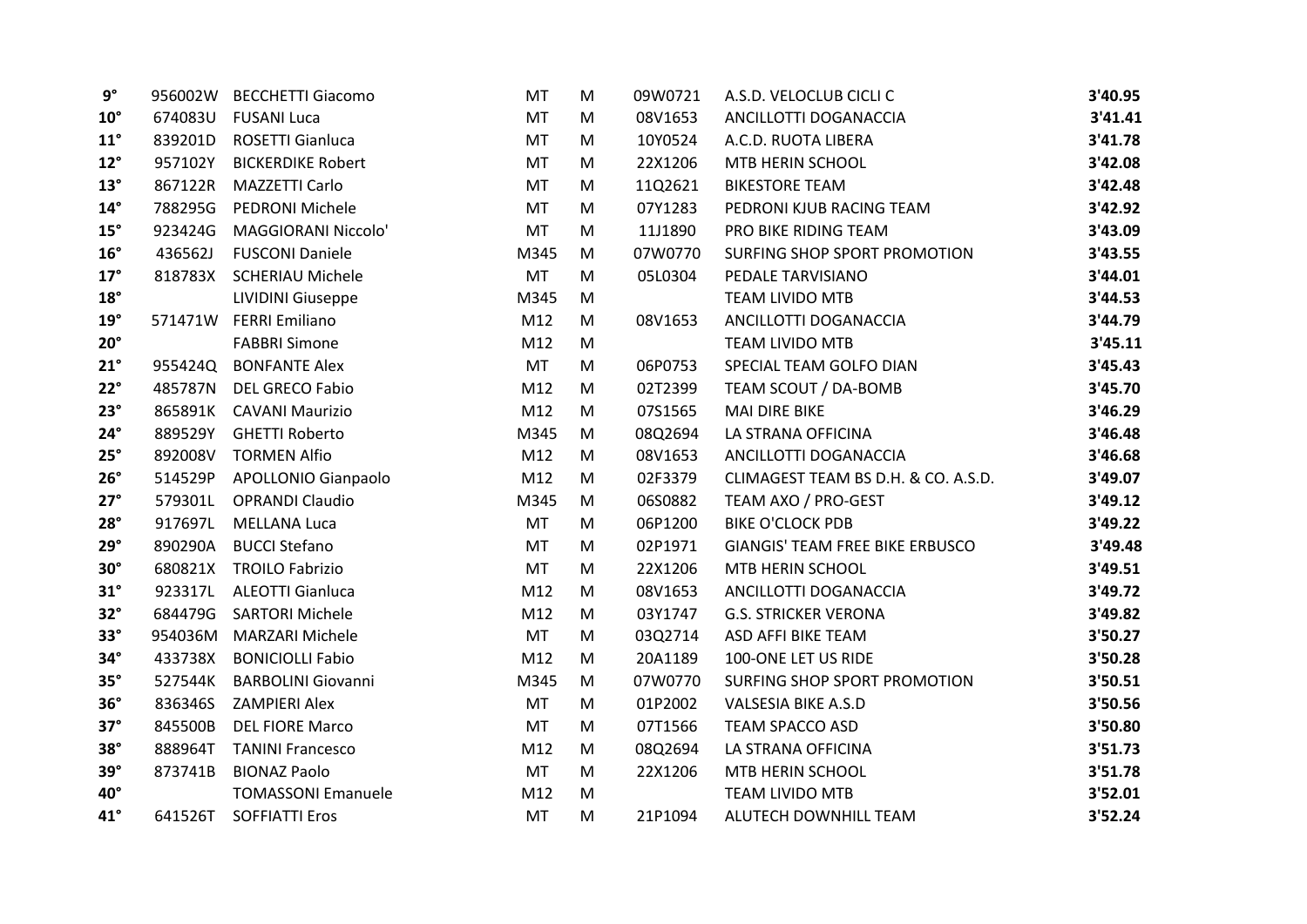| 42°          | 955896J | <b>ROSSI Nicola</b>        | <b>MT</b> | M | 03Q2714 | ASD AFFI BIKE TEAM                  | 3'52.61 |
|--------------|---------|----------------------------|-----------|---|---------|-------------------------------------|---------|
| $43^\circ$   | 953613T | <b>GAMBERINI Matteo</b>    | M12       | M | 20K1159 | <b>FASSA BIKE</b>                   | 3'53.29 |
| 44°          | 925104J | <b>NODARI Michele</b>      | <b>MT</b> | M | 08V1653 | ANCILLOTTI DOGANACCIA               | 3'53.34 |
| 45°          | 839738E | <b>GUALTIERI Fabio</b>     | M12       | M | 02R2293 | PRO-M RACING TEAM                   | 3'54.16 |
| 46°          | 954612T | <b>RICCA Fabio</b>         | <b>MT</b> | M | 02N2056 | MASANCLA' - PISCINE LAGHETTO        | 3'54.39 |
| $47^\circ$   | 955987M | <b>SAMMONS Massimo</b>     | <b>MT</b> | M | 05S0526 | A.S.D. ORNEDO SPORT                 | 3'54.65 |
| 48°          | 952504W | <b>SPAMPINATO Simone</b>   | <b>MT</b> | M | 01W1629 | <b>B.RACING-ONE A.S.D.</b>          | 3'55.58 |
| 49°          | 457350N | <b>TEMPONI Stefano</b>     | M12       | M | 02F3379 | CLIMAGEST TEAM BS D.H. & CO. A.S.D. | 3'56.20 |
| $50^\circ$   | 886277Y | <b>MASTROTTO FABIO</b>     | M12       | M | 03Y2601 | AR6 - SAN MARCO DH TEAM             | 3'56.93 |
| $51^{\circ}$ | 893775S | <b>TAGLIAFERRI MARCO</b>   | M12       | M | 01P2002 | <b>VALSESIA BIKE A.S.D</b>          | 3'58.02 |
| $52^\circ$   | 779387J | <b>TOSADORI MASSIMO</b>    | M345      | M | 02R2920 | <b>TEAM NICOLI</b>                  | 3'58.27 |
| $53^\circ$   | 889119V | <b>ZAGLI CRISTIAN</b>      | <b>MT</b> | M | 08Q2694 | LA STRANA OFFICINA                  | 3'58.31 |
| $54^\circ$   | 457401X | <b>TEMPONI DORIANO</b>     | M12       | M | 02F3379 | CLIMAGEST TEAM BS D.H. & CO. A.S.D. | 3'58.69 |
| $55^\circ$   | 665005D | <b>VILLATA ALBERTO</b>     | <b>MT</b> | M | 02R2293 | PRO-M RACING TEAM                   | 3'59.09 |
| $56^\circ$   | 950033S | <b>GASPARELLA PAOLO</b>    | MT        | M | 03E2740 | <b>GRAVITY PROJECT</b>              | 3'59.43 |
| $57^\circ$   | 606883Y | POLI FABIO                 | M345      | M | 02T2399 | TEAM SCOUT/DA BOMB                  | 4'00.96 |
| $58^\circ$   | 962345F | <b>ALBER ANDREAS</b>       | M12       | M | 20W1185 | DANGER ZONE RACING TEAM             | 4'01.52 |
| $59^\circ$   |         | <b>DRAHOMIR DAIKA</b>      | M345      | M |         | Czech Reupublic                     | 4'01.94 |
| $60^\circ$   | 845425K | <b>GIACOBBE NICOLA</b>     | M12       | M | 08V1653 | ANCILLOTTI DOGANACCIA               | 4'03.12 |
| $61^\circ$   | 789652N | <b>BALDUCHELLI NICOLA</b>  | <b>MT</b> | M | 02F3379 | CLIMAGEST TEAM BS D.H. & CO. A.S.D. | 4'04.08 |
| $62^\circ$   | 827491C | <b>CARMINATI EMILIANO</b>  | M12       | M | 06S0882 | TEAM AXO / PRO-GEST                 | 4'04.68 |
| $63^\circ$   | 926019Q | PILENTA ANDREA             | <b>MT</b> | M | 07W0770 | SURFING SHOP SPORT PROMOTION        | 4'05.20 |
| 64°          | 890037K | <b>BUONGIORNO NICCOLO'</b> | <b>MT</b> | M | 08Q2694 | LA STRANA OFFICINA                  | 4'05.49 |
| $65^\circ$   | 945883K | <b>FRISON LUIGI</b>        | M345      | M | 03E2740 | <b>GRAVITY PROJECT</b>              | 4'07.28 |
| $66^\circ$   | 641547G | SCHWIENBACHER CHRISTOPH    | <b>MT</b> | M | 21P1094 | ALUTECH DOWNHILL TEAM               | 4'08.07 |
| $67^\circ$   | 886599L | <b>TORTORA MARTINO</b>     | M345      | M | 03Y2601 | AR6 - SAN MARCO DH TEAM             | 4'08.16 |
| $68^\circ$   | 894970T | <b>ANDRESELLI MAURO</b>    | MT        | M | 01P2002 | <b>VALSESIA BIKE A.S.D</b>          | 4'09.06 |
| $69^\circ$   | 624453Z | <b>FUCCIO ANGELO</b>       | M345      | M | 01P1988 | DYTECH DH                           | 4'09.30 |
| $70^\circ$   | 780132Y | <b>CAIOLA STEFANO</b>      | M345      | M | 02R2920 | <b>TEAM NICOLI</b>                  | 4'11.18 |
| $71^\circ$   | 474893M | DE PIETRO RAFFAELE         | M345      | M | 06S0640 | <b>ASD/ SPORT BIKE - DDS</b>        | 4'11.67 |
| $72^\circ$   | 837479Z | <b>ALTAN ALBERTO</b>       | M12       | M | 08V1653 | ANCILLOTTI DOGANACCIA               | 4'12.34 |
| $73^\circ$   | 866127M | <b>FORESI DANIELE</b>      | <b>MT</b> | M | 11Q2621 | <b>BIKESTORE RACING TEAM</b>        | 4'12.78 |
| $74^\circ$   |         | <b>DURANTI THOMAS</b>      | <b>MT</b> | M |         | <b>TEAM LIVIDO MTB</b>              | 4'12.96 |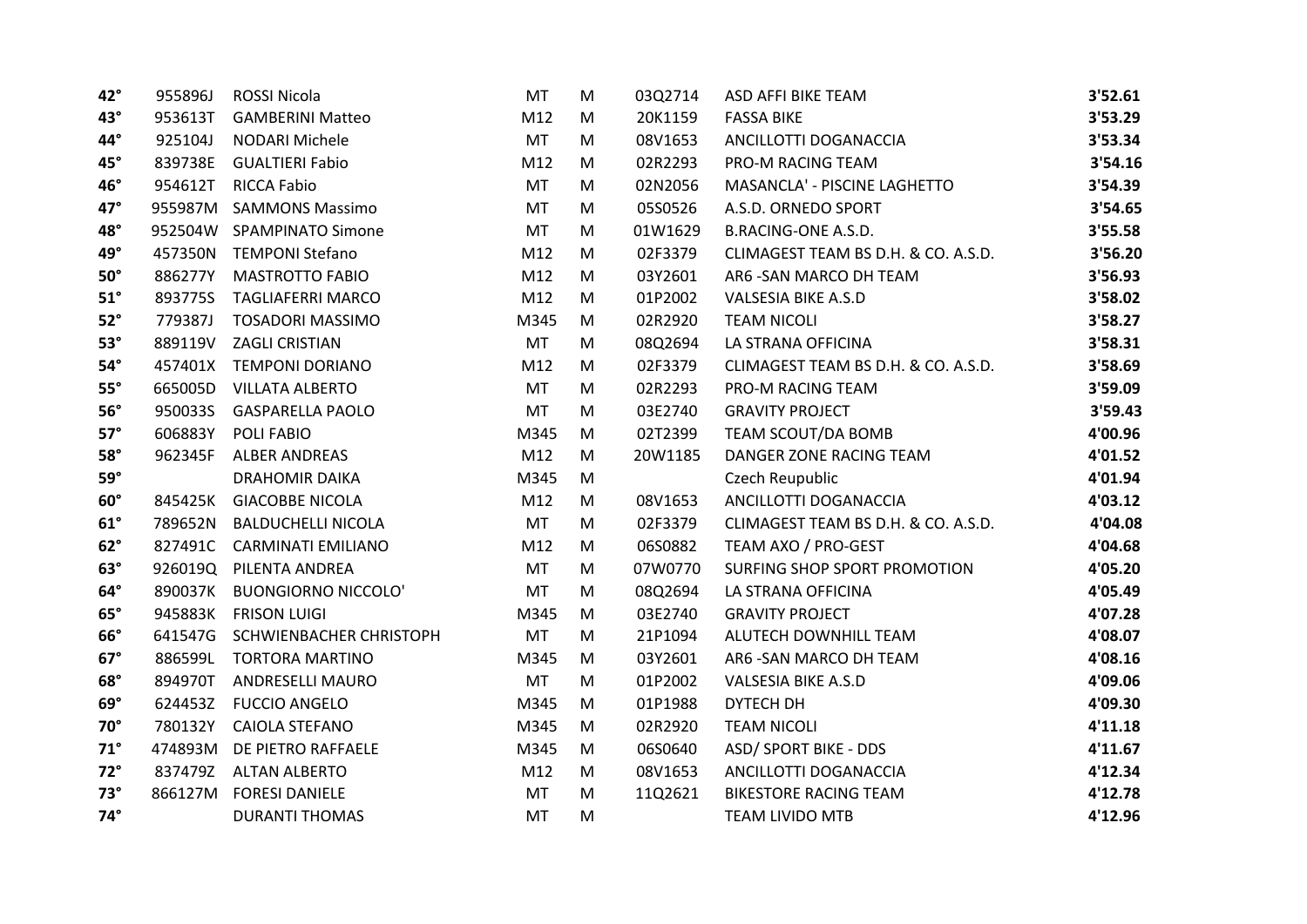| 960326E | DONATI MARCO               | M345      | M  | 08D2827 | TEAM MAGGI OFF ROAD               | 4'15.64 |
|---------|----------------------------|-----------|----|---------|-----------------------------------|---------|
| 887978Y | <b>CAPPANERA SERGIO</b>    | M345      | M  | 06Z1167 | <b>TEAM COVRE</b>                 | 4'17.96 |
| 946295W | <b>GHIRIGATTO THOMAS</b>   | M12       | M  | 20W1185 | DANGER ZONE RACING TEAM           | 4'19.02 |
| 957687S | <b>FOSCHI DANIELE</b>      | MT        | M  | 09W0721 | A.S.D. VELOCLUB CICLI CINGOLANI   | 4'21.39 |
| 951455T | <b>GIULIANI MATTEO</b>     | MT        | M  | 20A1189 | 100-ONE LET US RIDE               | 4'23.06 |
| 894120P | <b>ZUCCHI EDOARDO</b>      | MT        | M  | 07T1501 | DIMENSIONE NATURA DH TEAM         | 4'23.52 |
| 885372W | <b>BOLOGNESE CRISTIANO</b> | M12       | M  | 08V1653 | ANCILLOTTI DOGANACCIA             | 4'24.44 |
| 870099D | SABATINI ANDREA            | M12       | M  | 10Y0524 | A.S.D.RUOTA LIBERA                | 4'26.10 |
| 871597J | <b>CONTESSOTTO ORNEO</b>   | M345      | M  | 20W1185 | DANGER ZONE RACING TEAM           | 4'28.07 |
| 839198S | ROSETTI GIACOMO            | MT        | M  | 10Y0524 | A.C.D.RUOTA LIBERA                | 4'35.10 |
| 950564B | <b>GUARDIGLI DANIELE</b>   | M345      | M  | 07W1633 | ANOMALO TEAM                      | 4'38.38 |
| 950565C | <b>SALVATORI GLORIA</b>    | <b>MW</b> | F. | 07W1633 | ANOMALO TEAM                      | 4'38.53 |
| 599484R | <b>FRATTINI PAOLO</b>      | M345      | M  | 02D1913 | BIKERS PETOSINO SCUOLA MTB S.P.   | 4'42.93 |
| 956522K | MAZZA FRANCESCO            | M12       | M  | 08V1653 | ANCILLOTTI DOGANACCIA RACING TEAM | 4'51.46 |
| 606882X | SPARANO ANNA IVANA         | MW.       | F. | 02T2399 | TEAM SCOUT/DA BOMB                | 5'00.31 |
| 894624L | RUGGERI LOREDANA           | MW        | F. | 11Q2621 | BIKESTORE RACING TEAM             | 5'15.45 |
| 891859V | POLETTI PAOLO              | M12       | M  | 01U0695 | RAMPIKOSSOLA                      | 5'15.93 |
| 837481C | PERIN MARY                 | MW.       | F. | 08V1653 | ANCILLOTTI DOGANACCIA RACING TEAM | 5'24.29 |
| 955421M | MACHEDA VALENTINA          | MW        | F. | 06P0753 | SPECIAL TEAM GOLFO DIANESE        | 5'40.51 |
| 937366T | <b>CARA ELENA</b>          | MW        | F. | 11Q2621 | <b>BIKESTORE RACING TEAM</b>      | 5'44.42 |
|         |                            |           |    |         |                                   |         |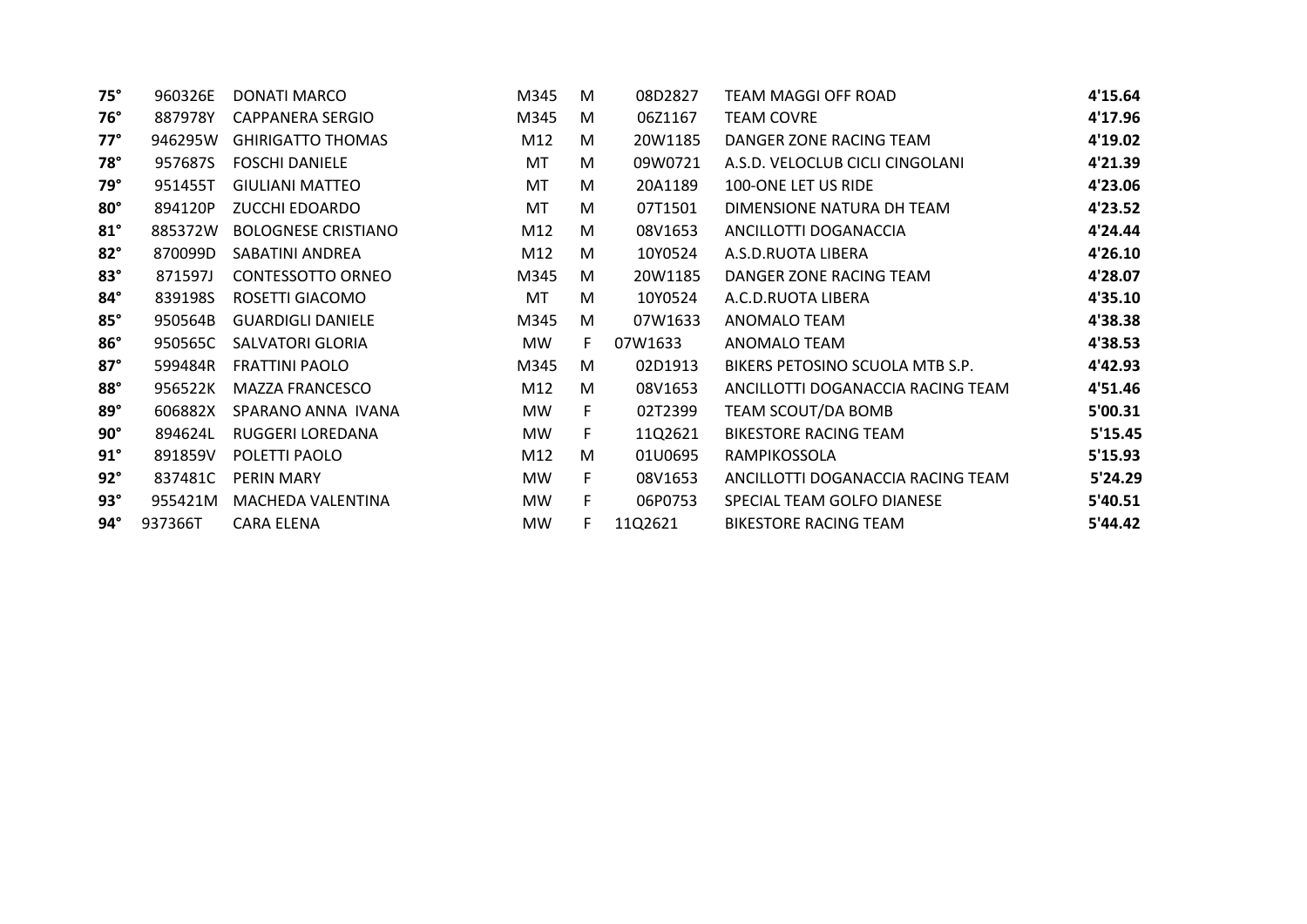**\* 2^ PROVA "COPPA ITALIA DOWNHILL"**

**\* GARA INTERNAZIONALE CL.3 (26550)**

**\* CANAZEI (TN) 27‐28 GIUGNO 2009**

**\* Soc. Org. A.S.D. FASSA BIKE (20K1159)**

### **\* DOWNHILL**

**\* CLASSIFICA UFFICIALE: CATEGORIE**

#### **\*ALLIEVI**

| Pos.               | N.Tess. | Atleta                   | Cat. | Sex | Cod.Soc. | Società                     | <b>Tempo</b> |
|--------------------|---------|--------------------------|------|-----|----------|-----------------------------|--------------|
| $1^{\circ}$        | 863615T | <b>CAIRE Carlo</b>       | AL   | M   | 06L0774  | ARGENTINA BIKE              | 3'40.30      |
| $2^{\circ}$        | 922380X | <b>MESSAVILLA Martin</b> | AL   | M   | 21P1094  | ALUTECH DOWNHILL TEAM       | 3'48.14      |
| $3^{\circ}$        | 918321T | <b>CONDARCURI Cesare</b> | AL   | M   | 01E1924  | <b>READY2RIDE MDE BIKES</b> | 3'49.56      |
| $4^{\circ}$        | 871380C | <b>TONELLI Devis</b>     | AL   | M   | 07W0770  | SURFING SHOP SPORT PROM     | 3'54.67      |
| $5^\circ$          | 918315V | <b>ANGELINI Xavier</b>   | AL   | M   | 08D2827  | <b>TEAM MAGGI OFF ROAD</b>  | 3'54.94      |
| $6^{\circ}$        | 813972P | PERARDI Marco            | AL   | M   | 01P1988  | DYTECH DH                   | 3'55.08      |
| $7^\circ$          | 859971C | <b>PASETTI Luca</b>      | AL   | M   | 06S0882  | TEAM AXO / PRO GEST         | 3'59.49      |
| $8^\circ$          | 876630B | PEROTTI Claudio          | AL   | M   | 01P1988  | DYTECH DH                   | 4'01.37      |
| $9^{\circ}$        |         | MEZZETTA Stefano         | AL   | M   |          | <b>TEAM LIVIDO MTB</b>      | 4'01.62      |
| $10^{\circ}$       | 931222M | MAZZOLENI Michael        | AL   | M   | 06S0882  | TEAM AXO / PRO GEST         | 4'08.99      |
| $11^{\circ}$       | 951875Y | PERRONE Andrea           | AL   | M   | 06E0632  | <b>LOABIKERS</b>            | 4'10.41      |
| $12^{\circ}$       | 909912U | <b>TARCHINI Marco</b>    | AL   | M   | 06S0882  | TEAM AXO / PRO GEST         | 4'11.30      |
| $13^\circ$         | 936302T | <b>SAMMONS Giacomo</b>   | AL   | M   | 05S0526  | A.S.D. ORNEDO SPORT         | 4'16.47      |
| $14^{\circ}$       | 957838Z | <b>RUGOLOTTO Matteo</b>  | AL   | M   | 02M1961  | S.C. CAPRIOLO               | 4'40.41      |
| $15^\circ$         | 916098N | <b>SCHMIDT Patrick</b>   | AL   | M   | 21P1094  | ALUTECH DOWNHILL TEAM       | 4'48.27      |
| $16^{\circ}$       | 909908R | <b>DELL'ORO Michael</b>  | AL   | M   | 06S0882  | TEAM AXO / PRO GEST         | 5'01.05      |
| <b>*ESORDIENTI</b> |         |                          |      |     |          |                             |              |
| Pos.               | N.Tess. | Atleta                   | Cat. | Sex | Cod.Soc. | Società                     | Tempo        |

| Pos.        | N.Tess. Atleta |                           | Cat. | <b>Sex</b> | Cod.Soc. | Societa                     | Tempo   |
|-------------|----------------|---------------------------|------|------------|----------|-----------------------------|---------|
| $1^{\circ}$ |                | 827494F COLOMBO Francesco | ES.  | M          |          | 06S0882 TEAM AXO / PRO GEST | 3'49.88 |
| $2^{\circ}$ |                | 912146N VERNASSA Gianluca | ES   | -M         |          | 06L0774 ARGENTINA BIKE      | 3'53.45 |
|             |                | 922217P ORBASSANO Jacopo  | ES.  | M          |          | 01P2002 VALSESIA BIKE A.S.D | 3'56.53 |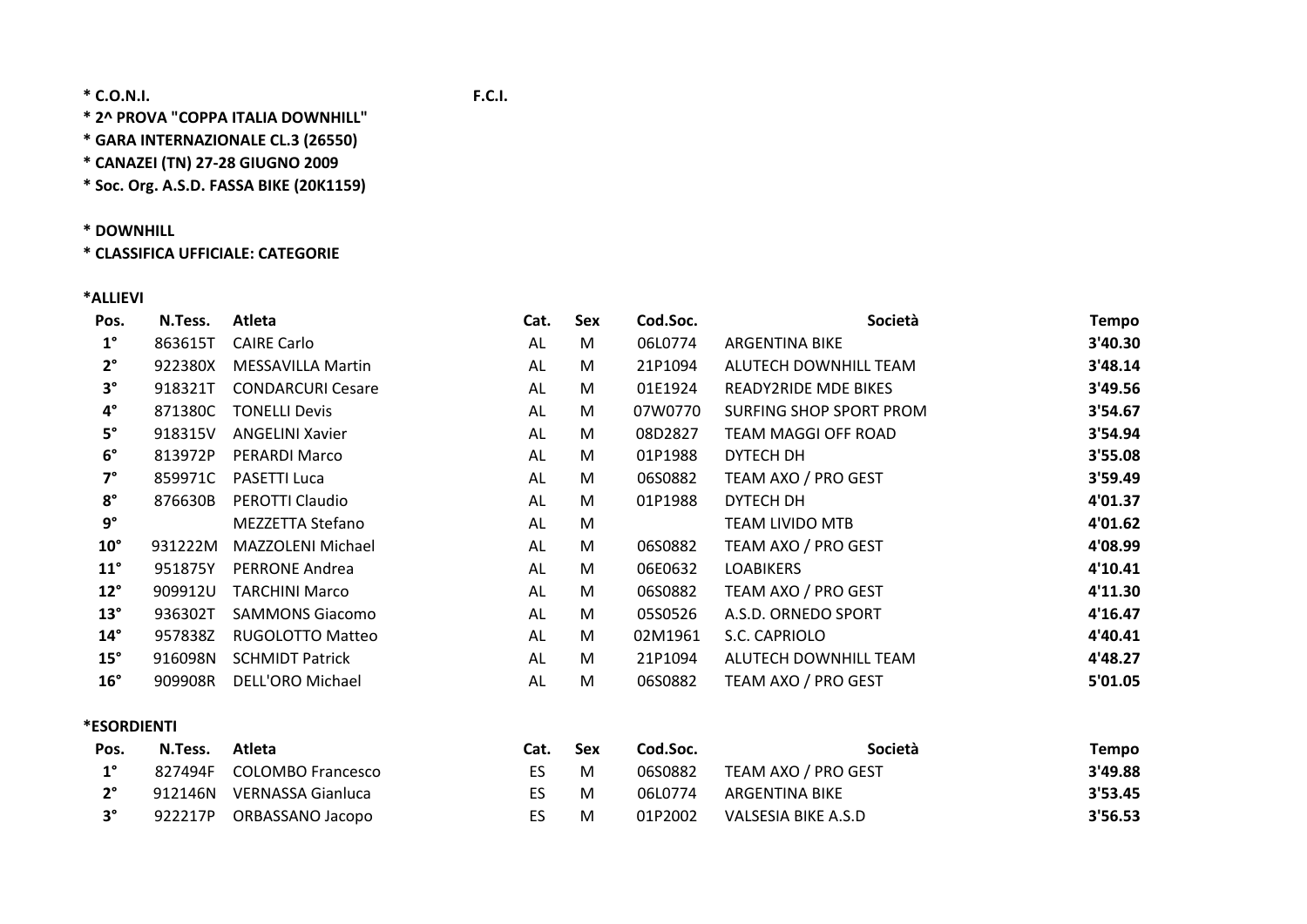| $4^{\circ}$          | 947030U              | <b>CALVI Fabrizio</b>            | ES        | M   | 06L0774  | <b>ARGENTINA BIKE</b>          | 4'01.08      |
|----------------------|----------------------|----------------------------------|-----------|-----|----------|--------------------------------|--------------|
| $5^{\circ}$          | 873945Y              | <b>DOLFIN Stefano</b>            | <b>ES</b> | M   | 06S0882  | TEAM AXO / PRO GEST            | 4'08.79      |
| $6^{\circ}$          |                      | <b>CERIATI Andrea</b>            | ES        | M   |          | <b>TEAM LIVIDO MTB</b>         | 4'15.85      |
| $7^\circ$            | 916099P              | <b>SCHMIDT Tobias</b>            | ES        | M   | 21P1094  | ALUTECH DOWNHILL TEAM          | 4'16.43      |
| $\rm 8^\circ$        | 914195A              | <b>GEISER Simon</b>              | ES        | M   | 21P1094  | ALUTECH DOWNHILL TEAM          | 4'20.71      |
| $9^{\circ}$          | 957089W              | <b>DEMARCO Manuel</b>            | ES        | M   | 01P2002  | <b>VALSESIA BIKE A.S.D</b>     | 4'21.02      |
| $10^{\circ}$         | 962609R              | <b>RUBINO Paolo</b>              | ES        | M   | 06L0774  | <b>ARGENTINA BIKE</b>          | 4'27.67      |
| $11^{\circ}$         | 932903J              | POLO Matteo                      | ES        | M   | 22X1206  | MTB HERIN SCHOOL               | 4'31.39      |
| $12^{\circ}$         | 949636E              | <b>OPRANDI Francesco</b>         | ES        | M   | 06S0882  | TEAM AXO / PRO GEST            | 4'34.75      |
| $13^\circ$           | 897013E              | <b>OLIVERO Roberto</b>           | ES        | M   | 01P1988  | DYTECH DH                      | 4'41.40      |
| $14^{\circ}$         | 849883T              | <b>SINOPOLI Simone</b>           | ES        | M   | 01P1988  | DYTECH DH                      | 4'45.85      |
| $15^\circ$           | 944136L              | <b>COSTA Laia Lorenzo</b>        | ES        | M   | 01P1988  | DYTECH DH                      | 4'46.88      |
| $16^{\circ}$         |                      | <b>CAVAZZINI Pietro</b>          | ES        | M   |          | <b>TEAM LIVIDO MTB</b>         | 4'53.90      |
| $17^\circ$           | 949635D              | <b>COLOMBELLI Marco</b>          | <b>ES</b> | M   | 06S0882  | TEAM AXO / PRO GEST            | 6'28.46      |
|                      | *GIOVANILE FEMMINILE |                                  |           |     |          |                                |              |
| Pos.                 | N.Tess.              | Atleta                           | Cat.      | Sex | Cod.Soc. | Società                        | <b>Tempo</b> |
| $\textbf{1}^{\circ}$ | 671882X              | <b>FUCCIO Rosaria</b>            | GF        | F   | 01P1988  | DYTECH DH                      | 5'11.54      |
| $2^{\circ}$          |                      | 917271Y GHIONE Monica            | GF        | F   | 01P1988  | DYTECH DH                      | 5'14.16      |
| $3^{\circ}$          |                      | 880427M TUMLER Martina           | GF        | F   | 21P1094  | ALUTECH DOWNHILL TEAM          | 5'34.03      |
| *JUNIOR              |                      |                                  |           |     |          |                                |              |
| Pos.                 | N.Tess.              | Atleta                           | Cat.      | Sex | Cod.Soc. | Società                        | <b>Tempo</b> |
| $\textbf{1}^{\circ}$ |                      | <b>MACDONALD Brook</b>           | JU        | M   | 08V1653  | ANCILLOTTI DOGANACCIA          | 3'22.80      |
| $2^{\circ}$          |                      | O'CONNOR Shaun                   | JU        | M   | 02R3403  | IRON HORSE-KENDA-PLAYBIKER     | 3'25.29      |
| $3^{\circ}$          | 603751P              | <b>GAMENARA Andrea</b>           | JU        | M   | 06L0774  | <b>ARGENTINA BIKE</b>          | 3'34.85      |
| $\mathbf{4}^{\circ}$ | 915720U              | <b>COSSETA Daniele</b>           | JU        | M   | 01E1924  | <b>READY2RIDE MDE BIKES</b>    | 3'35.91      |
| $5^\circ$            | 841549B              | <b>PETRUCCI Francesco Danilo</b> | JU        | M   | 08V1653  | ANCILLOTTI DOGANACCIA          | 3'41.09      |
| $\mathbf{6}^{\circ}$ | 863614S              | <b>CAIRE Pietro</b>              | JU        | M   | 06L0774  | <b>ARGENTINA BIKE</b>          | 3'41.20      |
| $7^\circ$            | 915662W              | <b>RODELLA Enrico</b>            | JU        | M   | 02M1961  | S.C. CAPRIOLO                  | 3'46.88      |
| $\rm 8^\circ$        | 820998V              | <b>FRACCAROLI Marco</b>          | JU        | M   | 20W1185  | DANGER ZONE RACING TEAM        | 3'50.67      |
| $9^{\circ}$          | 874005X              | <b>SCURRIA Leoluca</b>           | JU        | M   | 07W0770  | <b>SURFING SHOP SPORT PROM</b> | 3'51.42      |
| $10^{\circ}$         | 924888K              | <b>ILARDI Tommaso</b>            | JU        | M   | 01P1988  | DYTECH DH                      | 3'53.03      |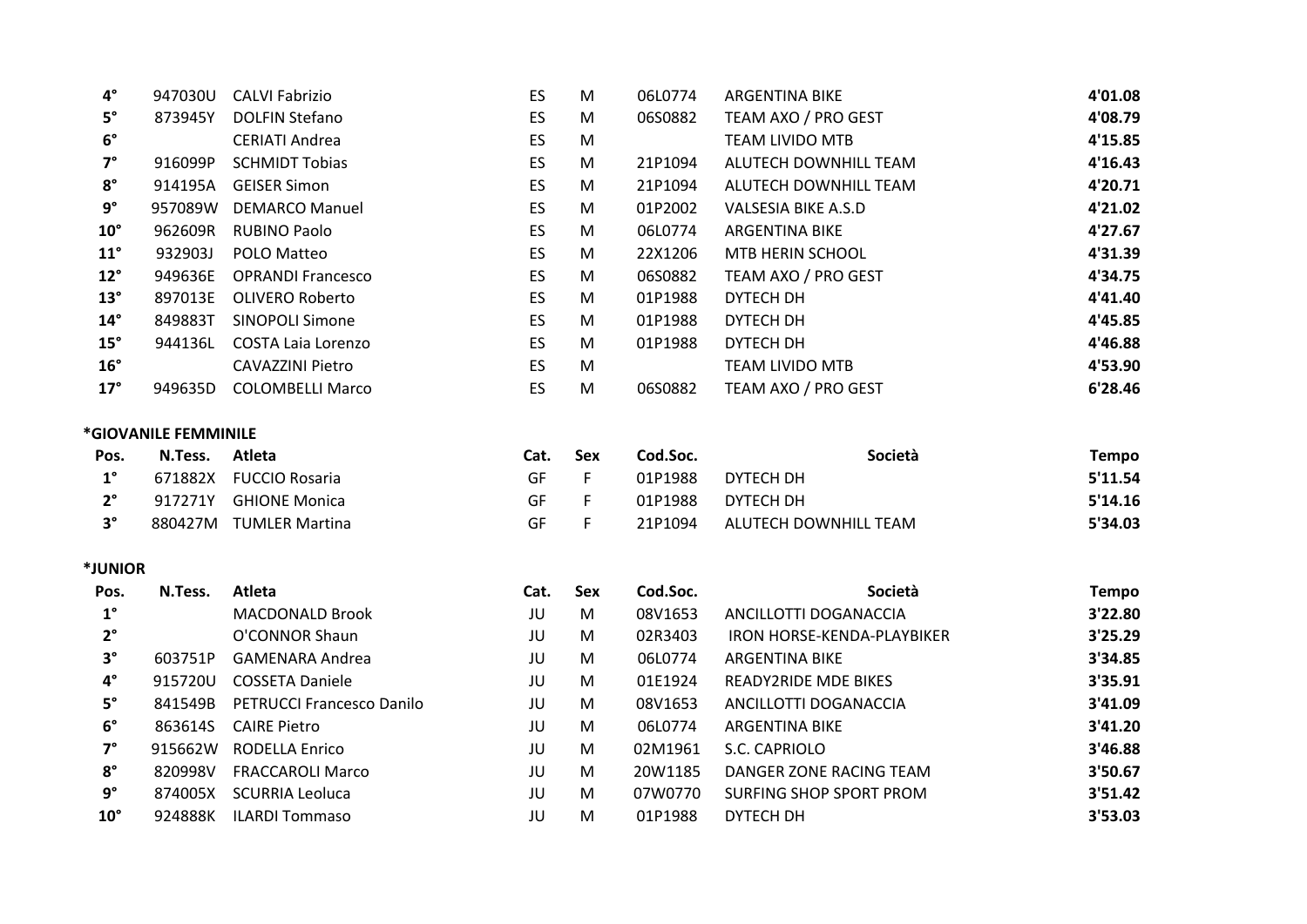| $11^{\circ}$ | 772540Q         | PANZA Alberto             | JU   | M   | 06S0882  | TEAM AXO / PRO GEST           | 3'53.90      |
|--------------|-----------------|---------------------------|------|-----|----------|-------------------------------|--------------|
| $12^{\circ}$ | 956015J         | PICCINI Leonardo          | JU   | M   | 08V1653  | ANCILLOTTI DOGANACCIA         | 3'54.30      |
| $13^\circ$   | 910411J         | <b>BASSO Alessandro</b>   | JU   | M   | 03U2638  | <b>G.S ESERCITO</b>           | 3'56.26      |
| $14^{\circ}$ | 890060E         | <b>CAPPANERA Massimo</b>  | JU   | M   | 06Z1167  | <b>TEAM COVRE</b>             | 3'57.06      |
| $15^\circ$   | 900010E         | <b>JUGLAIR Julien</b>     | JU   | M   | 22X1206  | MTB HERIN SCHOOL              | 3'58.96      |
| $16^{\circ}$ | 928965T         | <b>BENASSI Diego</b>      | JU   | M   | 08D2827  | TEAM MAGGI OFF ROAD           | 3'59.09      |
| $17^\circ$   | 914665Y         | <b>GUFLER Andreas</b>     | JU   | M   | 21P1094  | ALUTECH DOWNHILL TEAM         | 4'01.29      |
| $18^\circ$   | 904353E         | <b>DREON Matteo</b>       | JU   | M   | 02U2361  | <b>TEAM BICIAIO ASD</b>       | 4'03.07      |
| $19^\circ$   | 788742P         | <b>GEROTTI Andrea</b>     | JU   | M   | 02D1913  | <b>BIKERS PETOSINO SCUOLA</b> | 4'05.35      |
| $20^{\circ}$ | 928175T         | <b>FERRIANI Davide</b>    | JU   | M   | 02R3403  | IRON HORSE-KENDA-PLAYBIKER    | 4'06.62      |
| $21^\circ$   | 914193G         | <b>GEISER Fabian</b>      | JU   | M   | 21P1094  | ALUTECH DOWNHILL TEAM         | 4'08.30      |
| $22^\circ$   | 952098S         | VIGLINO Luca              | JU   | M   | 06E0632  | <b>LOABIKERS</b>              | 4'10.78      |
| $23^\circ$   | 865708K         | <b>GATTI Massimo</b>      | JU   | M   | 02F3379  | <b>CLIMAGEST TEAM BS DH</b>   | 4'11.76      |
| $24^\circ$   | 931206W         | DE PELLEGRIN Massimiliano | JU   | M   | 05S0526  | A.S.D. ORNEDO SPORT           | 4'14.17      |
| $25^\circ$   | 881602S         | PIERSANTI Gabriele        | JU   | M   | 01P1988  | DYTECH DH                     | 4'20.37      |
|              | *OPEN FEMMINILE |                           |      |     |          |                               |              |
| Pos.         | N.Tess.         | Atleta                    | Cat. | Sex | Cod.Soc. | Società                       | <b>Tempo</b> |
| $1^{\circ}$  | 863743B         | <b>CANEPA Elisa</b>       | OF   | F   | 02R3403  | IRON HORSE-KENDA-PLAYBIKER    | 4'04.95      |
| $2^{\circ}$  | 959569M         | <b>MARCELLINI Alia</b>    | OF   | F.  | 07W0770  | SURFING SHOP SPORT PROM       | 4'08.58      |

**3°** 602708U FERRACINSilvia OF F 02U2361 TEAM BICIAIO ASD **4'40.30**

### **\*OPEN MASCHILE**

| Pos.        | N.Tess. | Atleta                  | Cat.      | <b>Sex</b> | Cod.Soc. | Società                     | Tempo   |
|-------------|---------|-------------------------|-----------|------------|----------|-----------------------------|---------|
| $1^{\circ}$ |         | <b>SCOLES Matthew</b>   | <b>OM</b> | M          |          | <b>MONTAINBIKING OT</b>     | 3'19.81 |
| $2^{\circ}$ |         | <b>RANKIN Nathan</b>    | <b>OM</b> | M          | 02R3403  | IRON HORSE-KENDA-PLAYBIKER  | 3'20.92 |
| $3^\circ$   |         | MASTER Wyn              | <b>OM</b> | M          | 08V1653  | ANCILLOTTI DOGANACCIA       | 3'23.22 |
| $4^\circ$   | 593477K | <b>GAMBIRASIO Carlo</b> | <b>OM</b> | M          | 07W0770  | SURFING SHOP SPORT PROM     | 3'28.10 |
| $5^\circ$   | 601489G | <b>MILIVINTI Marco</b>  | <b>OM</b> | M          | 01P1988  | DYTECH DH                   | 3'29.96 |
| $6^{\circ}$ |         | <b>RISCHBIETH WIll</b>  | <b>OM</b> | M          |          | <b>GIANT TEAM</b>           | 3'31.00 |
| $7^\circ$   | 892038J | <b>SUDING Lorenzo</b>   | <b>OM</b> | M          | 01P1988  | DYTECH DH                   | 3'32.41 |
| $8^\circ$   | 915067M | <b>BRUNO Andrea</b>     | <b>OM</b> | M          | 01E1924  | <b>READY2RIDE MDE BIKES</b> | 3'32.94 |
| $9^{\circ}$ | 623355D | <b>BUGNONE Marco</b>    | <b>OM</b> | M          | 06L0774  | <b>ARGENTINA BIKE</b>       | 3'34.79 |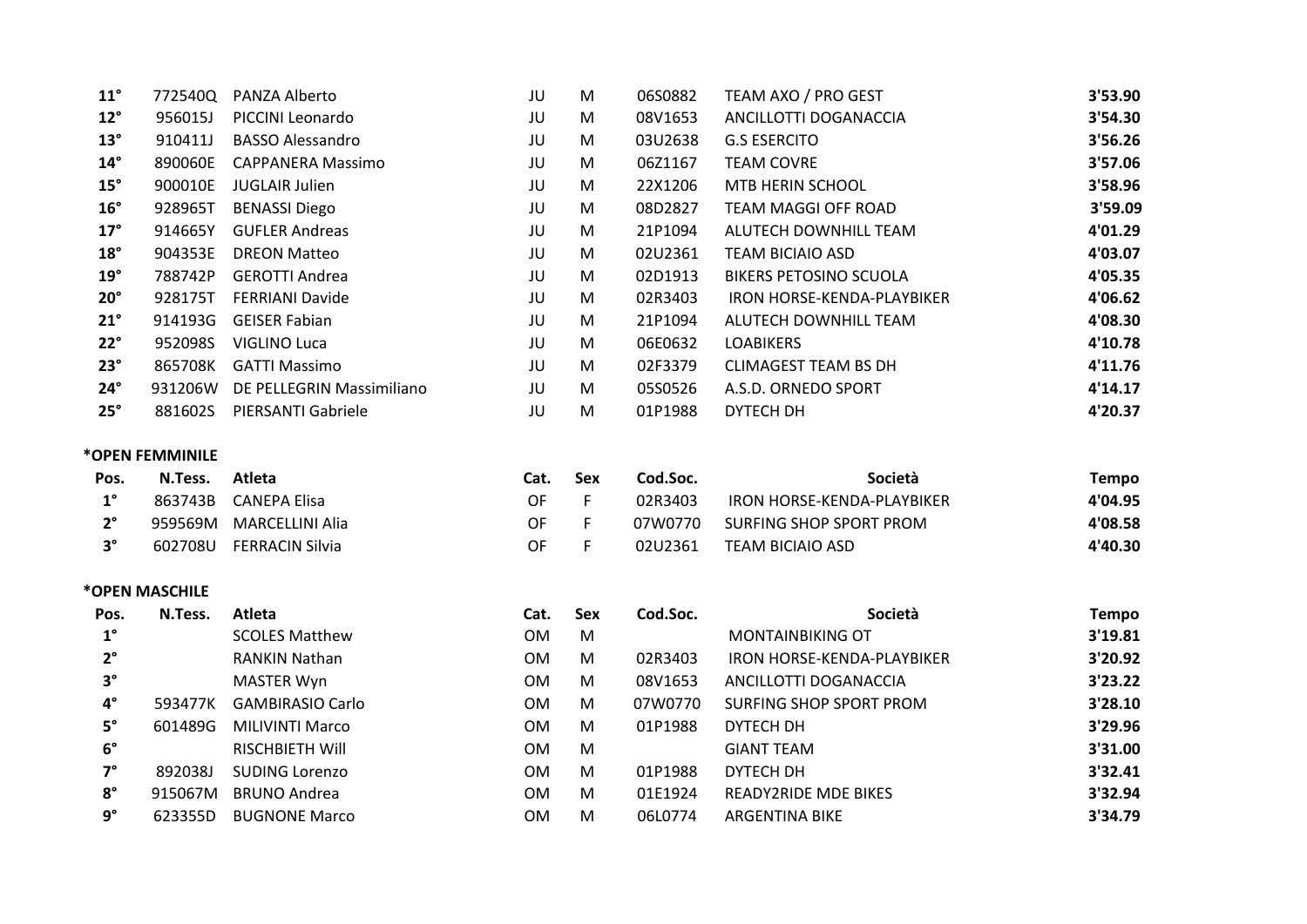| $10^{\circ}$ | 870373K | <b>DON Davide</b>              | <b>OM</b> | M | 05L0728 | 100-ONE KONA                | 3'37.33 |
|--------------|---------|--------------------------------|-----------|---|---------|-----------------------------|---------|
| $11^{\circ}$ | 353926T | <b>ZANCHI Bruno</b>            | <b>OM</b> | M | 06S0882 | TEAM AXO / PRO GEST         | 3'37.65 |
| $12^{\circ}$ | 923916D | <b>ARDUINO Mattia</b>          | <b>OM</b> | M | 06L0774 | ARGENTINA BIKE              | 3'38.28 |
| $13^\circ$   | 597735R | <b>AICARDI Samuele</b>         | <b>OM</b> | M | 06Z1167 | <b>TEAM COVRE</b>           | 3'38.69 |
| $14^{\circ}$ | 866725U | <b>ZAMPIERI Dario</b>          | <b>OM</b> | M | 01R1839 | VIGOR DA BOMB CUNEO         | 3'41.60 |
| $15^\circ$   | 923429M | CANNAVACCIUOLO Luigi           | 0M        | M | 11J1890 | PRO BIKE RIDING TEAM        | 3'43.42 |
| $16^{\circ}$ | 879987Z | <b>STEFANI Martin</b>          | <b>OM</b> | M | 20W1185 | DANGER ZONE RACING TEAM     | 3'43.47 |
| $17^\circ$   | 956610F | <b>GAMPENRIEDER Andreas</b>    | <b>OM</b> | M | 21P1094 | ALUTECH DOWNHILL TEAM       | 3'43.78 |
| $18^\circ$   | 845499W | <b>GILLI Simone</b>            | <b>OM</b> | M | 02U2361 | <b>TEAM BICIAIO ASD</b>     | 3'44.19 |
| $19^\circ$   | 948902H | <b>DELLAI Federico</b>         | <b>OM</b> | M | 06L0774 | ARGENTINA BIKE              | 3'45.56 |
| $20^\circ$   | 928297W | <b>AZZOLA Michele</b>          | <b>OM</b> | M | 02L0083 | BERGAMASCA COLPACK DENA     | 3'46.23 |
| $21^{\circ}$ | 635997N | <b>FRULLONI Federico</b>       | <b>OM</b> | M | 08V1653 | ANCILLOTTI DOGANACCIA       | 3'46.47 |
| $22^\circ$   | 900838D | SIVILOTTI Federico             | <b>OM</b> | M | 05L0728 | 100-ONE KONA                | 3'46.48 |
| $23^\circ$   | 857315Y | <b>DOLFIN Davide</b>           | <b>OM</b> | M | 06S0882 | TEAM AXO / PRO GEST         | 3'50.39 |
| $24^\circ$   | 936189J | <b>BARRECA Claudio</b>         | <b>OM</b> | M | 08D2827 | TEAM MAGGI OFF ROAD         | 3'51.25 |
| $25^\circ$   | 547937R | <b>BERTELLI Matteo</b>         | <b>OM</b> | M | 02U2361 | <b>TEAM BICIAIO ASD</b>     | 3'51.26 |
| $26^\circ$   | 943804S | <b>MAZZOLINI Cristian</b>      | <b>OM</b> | M | 01E1924 | <b>READY2RIDE MDE BIKES</b> | 3'53.26 |
| $27^\circ$   | 915672Y | <b>GUATTA Caldini Giovanni</b> | <b>OM</b> | M | 02M1961 | S.C. CAPRIOLO               | 3'55.38 |
| $28^\circ$   | 928859H | <b>LAGHI Riccardo</b>          | 0M        | M | 08D2827 | <b>TEAM MAGGI OFF ROAD</b>  | 3'55.75 |
| $29^\circ$   | 932014H | <b>BONETTI Pietro</b>          | <b>OM</b> | M | 08D2827 | TEAM MAGGI OFF ROAD         | 3'56.25 |
| $30^\circ$   | 928966U | <b>FRANCESCONI Leonardo</b>    | 0M        | M | 08D2827 | <b>TEAM MAGGI OFF ROAD</b>  | 4'01.10 |
| $31^\circ$   | 924892F | <b>ILARDI Simone</b>           | <b>OM</b> | M | 01P1988 | DYTECH DH                   | 4'01.64 |
| $32^\circ$   | 900143C | <b>BIONAZ Davide</b>           | <b>OM</b> | M | 01E1924 | <b>READY2RIDE MDE BIKES</b> | 4'03.52 |
| $33^\circ$   | 931579T | <b>NICOTRA Giuseppe</b>        | <b>OM</b> | M | 11J1890 | PRO BIKE RIDING TEAM        | 4'08.62 |
| $34^\circ$   | 875000F | <b>CARUSO Matteo</b>           | <b>OM</b> | M | 05L0728 | 100-ONE KONA                | 4'21.22 |
| $35^\circ$   | 951246H | <b>BACCHILEGA Alberto</b>      | OM        | M | 08D2827 | TEAM MAGGI OFF ROAD         | 4'26.66 |

# **\*MASTER 1 ‐ 2**

| Pos.                 | N.Tess. | Atleta               | Cat. | Sex | Cod.Soc. | <b>Società</b>       | Tempo   |
|----------------------|---------|----------------------|------|-----|----------|----------------------|---------|
| $1^{\circ}$          | 497846M | ALLEVA Paolo         | M12  | M   | 01P2002  | VALSESIA BIKE A.S.D  | 3'33.10 |
| າ°                   |         | SANTIAGO Javier      | M12  | M   |          | <b>FACIMO</b>        | 3'34.85 |
| າ                    | 606887U | COLOMBO Oscar        | M12  | M   | 02T2399  | TEAM SCOUT / DA-BOMB | 3'36.41 |
| $\mathbf{A}^{\circ}$ |         | <b>PRINCIC Rados</b> | M12  | м   |          | KK DJAK              | 3'36.97 |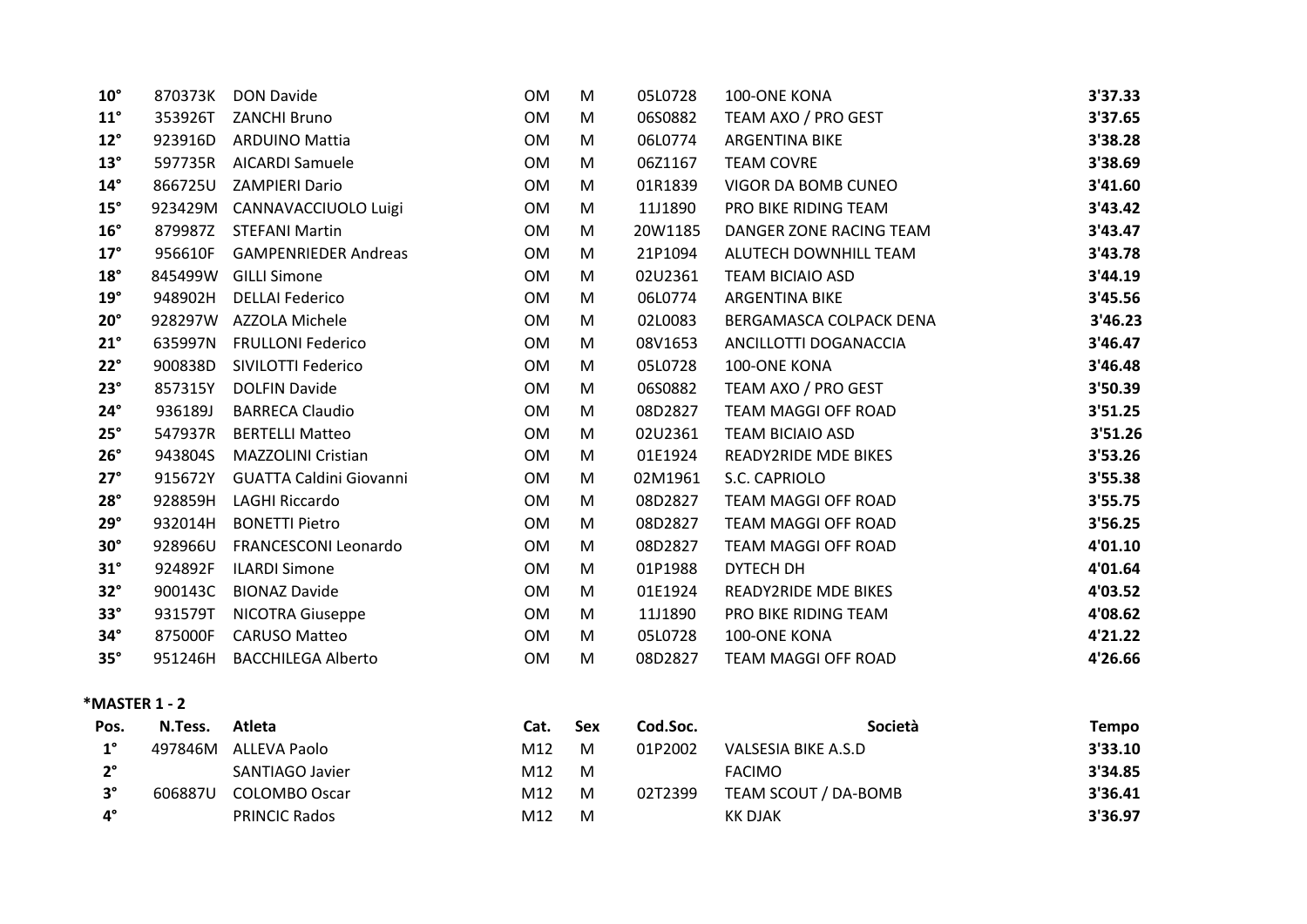| $5^\circ$    | 571471W | <b>FERRI Emiliano</b>      | M12 | M | 08V1653 | ANCILLOTTI DOGANACCIA               | 3'44.79 |
|--------------|---------|----------------------------|-----|---|---------|-------------------------------------|---------|
| $6^{\circ}$  |         | <b>FABBRI Simone</b>       | M12 | M |         | <b>TEAM LIVIDO MTB</b>              | 3'45.11 |
| $7^\circ$    | 485787N | <b>DEL GRECO Fabio</b>     | M12 | M | 02T2399 | TEAM SCOUT / DA-BOMB                | 3'45.70 |
| $8^{\circ}$  | 865891K | <b>CAVANI Maurizio</b>     | M12 | M | 07S1565 | <b>MAI DIRE BIKE</b>                | 3'46.29 |
| $9^{\circ}$  | 892008V | <b>TORMEN Alfio</b>        | M12 | M | 08V1653 | ANCILLOTTI DOGANACCIA               | 3'46.68 |
| $10^{\circ}$ | 514529P | <b>APOLLONIO Gianpaolo</b> | M12 | M | 02F3379 | CLIMAGEST TEAM BS D.H. & CO. A.S.D. | 3'49.07 |
| $11^{\circ}$ | 923317L | <b>ALEOTTI Gianluca</b>    | M12 | M | 08V1653 | ANCILLOTTI DOGANACCIA               | 3'49.72 |
| $12^{\circ}$ | 684479G | <b>SARTORI Michele</b>     | M12 | M | 03Y1747 | <b>G.S. STRICKER VERONA</b>         | 3'49.82 |
| $13^\circ$   | 433738X | <b>BONICIOLLI Fabio</b>    | M12 | M | 20A1189 | 100-ONE LET US RIDE                 | 3'50.28 |
| $14^{\circ}$ | 888964T | <b>TANINI Francesco</b>    | M12 | M | 08Q2694 | LA STRANA OFFICINA                  | 3'51.73 |
| $15^\circ$   |         | <b>TOMASSONI Emanuele</b>  | M12 | M |         | <b>TEAM LIVIDO MTB</b>              | 3'52.01 |
| $16^{\circ}$ | 953613T | <b>GAMBERINI Matteo</b>    | M12 | M | 20K1159 | <b>FASSA BIKE</b>                   | 3'53.29 |
| $17^\circ$   | 839738E | <b>GUALTIERI Fabio</b>     | M12 | M | 02R2293 | PRO-M RACING TEAM                   | 3'54.16 |
| $18^\circ$   | 457350N | <b>TEMPONI Stefano</b>     | M12 | M | 02F3379 | CLIMAGEST TEAM BS D.H. & CO. A.S.D. | 3'56.20 |
| $19^\circ$   | 886277Y | <b>MASTROTTO FABIO</b>     | M12 | M | 03Y2601 | AR6 - SAN MARCO DH TEAM             | 3'56.93 |
| $20^\circ$   | 893775S | <b>TAGLIAFERRI MARCO</b>   | M12 | M | 01P2002 | <b>VALSESIA BIKE A.S.D</b>          | 3'58.02 |
| $21^\circ$   | 457401X | <b>TEMPONI DORIANO</b>     | M12 | M | 02F3379 | CLIMAGEST TEAM BS D.H. & CO. A.S.D. | 3'58.69 |
| $22^\circ$   | 962345F | <b>ALBER ANDREAS</b>       | M12 | M | 20W1185 | DANGER ZONE RACING TEAM             | 4'01.52 |
| $23^\circ$   | 845425K | <b>GIACOBBE NICOLA</b>     | M12 | M | 08V1653 | ANCILLOTTI DOGANACCIA               | 4'03.12 |
| $24^\circ$   | 827491C | <b>CARMINATI EMILIANO</b>  | M12 | M | 06S0882 | TEAM AXO / PRO-GEST                 | 4'04.68 |
| $25^\circ$   | 837479Z | <b>ALTAN ALBERTO</b>       | M12 | M | 08V1653 | ANCILLOTTI DOGANACCIA               | 4'12.34 |
| $26^\circ$   | 946295W | <b>GHIRIGATTO THOMAS</b>   | M12 | M | 20W1185 | DANGER ZONE RACING TEAM             | 4'19.02 |
| $27^\circ$   | 885372W | <b>BOLOGNESE CRISTIANO</b> | M12 | M | 08V1653 | ANCILLOTTI DOGANACCIA               | 4'24.44 |
| $28^\circ$   | 870099D | SABATINI ANDREA            | M12 | M | 10Y0524 | A.S.D.RUOTA LIBERA                  | 4'26.10 |
| $29^\circ$   | 956522K | <b>MAZZA FRANCESCO</b>     | M12 | M | 08V1653 | ANCILLOTTI DOGANACCIA RACING TEAM   | 4'51.46 |
| $30^\circ$   | 891859V | POLETTI PAOLO              | M12 | M | 01U0695 | RAMPIKOSSOLA                        | 5'15.93 |
|              |         |                            |     |   |         |                                     |         |

**\* MASTER 3 ‐ 4 ‐ 5**

| Pos.        | N.Tess. | Atleta                 | Cat. | <b>Sex</b> | Cod.Soc. | Società                      | Tempo   |
|-------------|---------|------------------------|------|------------|----------|------------------------------|---------|
| $1^{\circ}$ | 570793C | MAZZONI Gia Paolo      | M345 | M          | 02T2399  | TEAM SCOUT / DA-BOMB         | 3'39.56 |
| $2^{\circ}$ | 436562J | <b>FUSCONI Daniele</b> | M345 | M          | 07W0770  | SURFING SHOP SPORT PROMOTION | 3'43.55 |
| $3^{\circ}$ |         | LIVIDINI Giuseppe      | M345 | M          |          | TEAM LIVIDO MTB              | 3'44.53 |
| $4^{\circ}$ | 889529Y | <b>GHETTI Roberto</b>  | M345 | M          | 0802694  | LA STRANA OFFICINA           | 3'46.48 |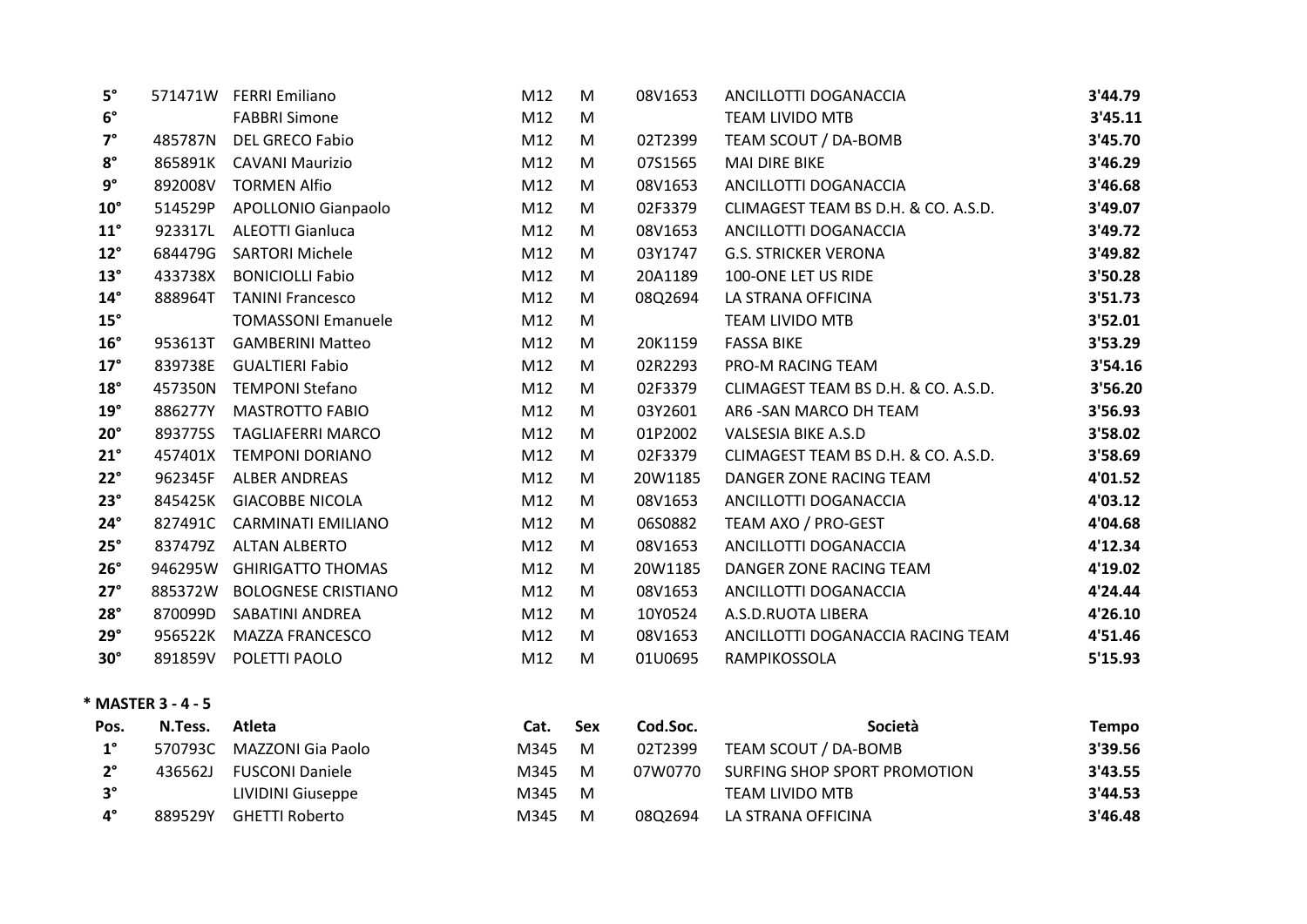| $5^\circ$    | 579301L | <b>OPRANDI Claudio</b>    | M345 | M | 06S0882 | TEAM AXO / PRO-GEST             | 3'49.12 |
|--------------|---------|---------------------------|------|---|---------|---------------------------------|---------|
| $6^{\circ}$  | 527544K | <b>BARBOLINI Giovanni</b> | M345 | M | 07W0770 | SURFING SHOP SPORT PROMOTION    | 3'50.51 |
| $7^\circ$    | 779387J | <b>TOSADORI MASSIMO</b>   | M345 | M | 02R2920 | <b>TEAM NICOLI</b>              | 3'58.27 |
| $8^\circ$    | 606883Y | POLI FABIO                | M345 | M | 02T2399 | TEAM SCOUT/DA BOMB              | 4'00.96 |
| $9^{\circ}$  |         | <b>DRAHOMIR DAIKA</b>     | M345 | M |         | Czech Reupublic                 | 4'01.94 |
| $10^{\circ}$ | 945883K | <b>FRISON LUIGI</b>       | M345 | M | 03E2740 | <b>GRAVITY PROJECT</b>          | 4'07.28 |
| $11^{\circ}$ | 886599L | TORTORA MARTINO           | M345 | M | 03Y2601 | AR6 - SAN MARCO DH TEAM         | 4'08.16 |
| $12^{\circ}$ | 624453Z | <b>FUCCIO ANGELO</b>      | M345 | M | 01P1988 | DYTECH DH                       | 4'09.30 |
| $13^{\circ}$ | 780132Y | <b>CAIOLA STEFANO</b>     | M345 | M | 02R2920 | <b>TEAM NICOLI</b>              | 4'11.18 |
| $14^{\circ}$ | 474893M | DE PIETRO RAFFAELE        | M345 | M | 06S0640 | <b>ASD/ SPORT BIKE - DDS</b>    | 4'11.67 |
| $15^\circ$   | 960326E | DONATI MARCO              | M345 | M | 08D2827 | TEAM MAGGI OFF ROAD             | 4'15.64 |
| $16^{\circ}$ | 887978Y | CAPPANERA SERGIO          | M345 | M | 06Z1167 | <b>TEAM COVRE</b>               | 4'17.96 |
| $17^\circ$   | 871597J | <b>CONTESSOTTO ORNEO</b>  | M345 | M | 20W1185 | DANGER ZONE RACING TEAM         | 4'28.07 |
| $18^\circ$   | 950564B | <b>GUARDIGLI DANIELE</b>  | M345 | M | 07W1633 | <b>ANOMALO TEAM</b>             | 4'38.38 |
| $19^{\circ}$ | 599484R | <b>FRATTINI PAOLO</b>     | M345 | M | 02D1913 | BIKERS PETOSINO SCUOLA MTB S.P. | 4'42.93 |

#### **\* MASTER SPORT**

| Pos.         | N.Tess. | Atleta                   | Cat. | Sex | Cod.Soc. | Società                                | <b>Tempo</b> |
|--------------|---------|--------------------------|------|-----|----------|----------------------------------------|--------------|
| $1^{\circ}$  | 864786Y | <b>DUCCI Manuel</b>      | МT   | M   | 06P0753  | SPECIAL TEAM GOLFO DIAN                | 3'36.06      |
| $2^{\circ}$  | 954642H | CARRARA Paolo            | MT   | M   | 02T3718  | <b>NEWSCHOOLSHOP</b>                   | 3'37.93      |
| $3^{\circ}$  | 942462Z | <b>COCCIA Alessio</b>    | MT   | M   | 10Y0524  | A.C.D. RUOTA LIBERA                    | 3'39.54      |
| $4^{\circ}$  | 956002W | <b>BECCHETTI Giacomo</b> | MT   | M   | 09W0721  | A.S.D. VELOCLUB CICLI C                | 3'40.95      |
| $5^{\circ}$  | 674083U | <b>FUSANI Luca</b>       | MT   | M   | 08V1653  | ANCILLOTTI DOGANACCIA                  | 3'41.41      |
| $6^{\circ}$  | 839201D | ROSETTI Gianluca         | MT   | M   | 10Y0524  | A.C.D. RUOTA LIBERA                    | 3'41.78      |
| $7^\circ$    | 957102Y | <b>BICKERDIKE Robert</b> | MT   | M   | 22X1206  | MTB HERIN SCHOOL                       | 3'42.08      |
| $8^\circ$    | 867122R | MAZZETTI Carlo           | MT   | M   | 11Q2621  | <b>BIKESTORE TEAM</b>                  | 3'42.48      |
| $9^{\circ}$  | 788295G | <b>PEDRONI Michele</b>   | MT   | M   | 07Y1283  | PEDRONI KJUB RACING TEAM               | 3'42.92      |
| $10^{\circ}$ | 923424G | MAGGIORANI Niccolo'      | MT   | M   | 11J1890  | PRO BIKE RIDING TEAM                   | 3'43.09      |
| $11^{\circ}$ | 818783X | <b>SCHERIAU Michele</b>  | MT   | M   | 05L0304  | PEDALE TARVISIANO                      | 3'44.01      |
| $12^{\circ}$ | 955424Q | <b>BONFANTE Alex</b>     | MT   | M   | 06P0753  | SPECIAL TEAM GOLFO DIAN                | 3'45.43      |
| $13^\circ$   | 917697L | <b>MELLANA Luca</b>      | MT   | M   | 06P1200  | <b>BIKE O'CLOCK PDB</b>                | 3'49.22      |
| $14^{\circ}$ | 890290A | <b>BUCCI Stefano</b>     | MT   | M   | 02P1971  | <b>GIANGIS' TEAM FREE BIKE ERBUSCO</b> | 3'49.48      |
| $15^\circ$   | 680821X | <b>TROILO Fabrizio</b>   | MT   | M   | 22X1206  | <b>MTB HERIN SCHOOL</b>                | 3'49.51      |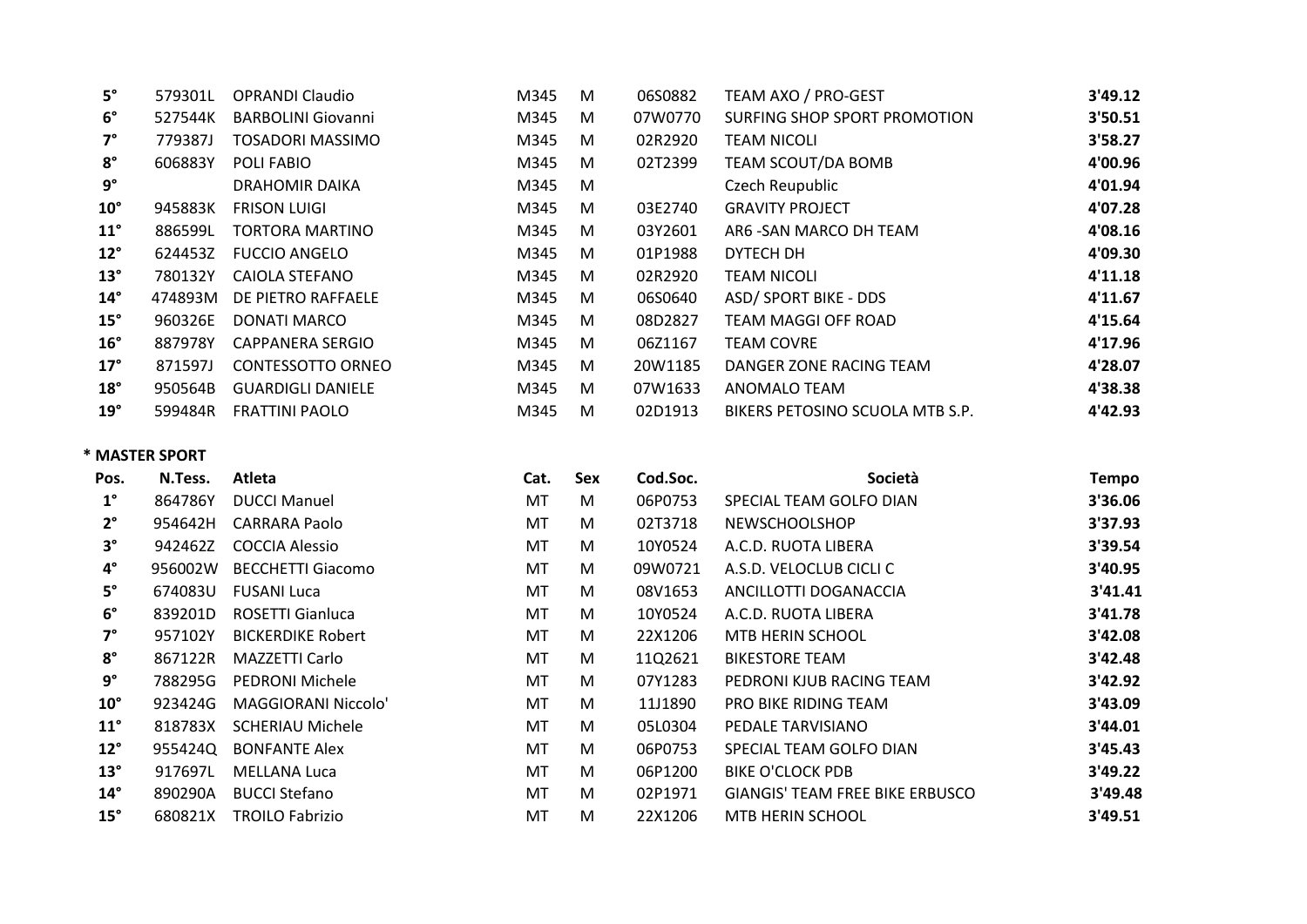| $16^{\circ}$ | 954036M | MARZARI Michele            | MT        | M | 03Q2714 | ASD AFFI BIKE TEAM                  | 3'50.27 |
|--------------|---------|----------------------------|-----------|---|---------|-------------------------------------|---------|
| $17^\circ$   | 836346S | <b>ZAMPIERI Alex</b>       | MT        | M | 01P2002 | VALSESIA BIKE A.S.D                 | 3'50.56 |
| $18^{\circ}$ | 845500B | <b>DEL FIORE Marco</b>     | MT        | M | 07T1566 | <b>TEAM SPACCO ASD</b>              | 3'50.80 |
| $19^{\circ}$ | 873741B | <b>BIONAZ Paolo</b>        | MT        | M | 22X1206 | <b>MTB HERIN SCHOOL</b>             | 3'51.78 |
| $20^{\circ}$ | 641526T | <b>SOFFIATTI Eros</b>      | MT        | M | 21P1094 | ALUTECH DOWNHILL TEAM               | 3'52.24 |
| $21^{\circ}$ | 955896J | ROSSI Nicola               | MT        | M | 03Q2714 | ASD AFFI BIKE TEAM                  | 3'52.61 |
| $22^\circ$   | 925104J | NODARI Michele             | MT        | M | 08V1653 | ANCILLOTTI DOGANACCIA               | 3'53.34 |
| $23^\circ$   | 954612T | RICCA Fabio                | MT        | M | 02N2056 | MASANCLA' - PISCINE LAGHETTO        | 3'54.39 |
| $24^\circ$   | 955987M | <b>SAMMONS Massimo</b>     | <b>MT</b> | M | 05S0526 | A.S.D. ORNEDO SPORT                 | 3'54.65 |
| $25^\circ$   | 952504W | <b>SPAMPINATO Simone</b>   | <b>MT</b> | M | 01W1629 | <b>B.RACING-ONE A.S.D.</b>          | 3'55.58 |
| $26^\circ$   | 889119V | ZAGLI CRISTIAN             | MT        | M | 08Q2694 | LA STRANA OFFICINA                  | 3'58.31 |
| $27^\circ$   | 665005D | <b>VILLATA ALBERTO</b>     | MT        | M | 02R2293 | <b>PRO-M RACING TEAM</b>            | 3'59.09 |
| $28^\circ$   | 950033S | <b>GASPARELLA PAOLO</b>    | <b>MT</b> | M | 03E2740 | <b>GRAVITY PROJECT</b>              | 3'59.43 |
| $29^\circ$   | 789652N | <b>BALDUCHELLI NICOLA</b>  | MT        | M | 02F3379 | CLIMAGEST TEAM BS D.H. & CO. A.S.D. | 4'04.08 |
| $30^\circ$   | 926019Q | PILENTA ANDREA             | MT        | M | 07W0770 | SURFING SHOP SPORT PROMOTION        | 4'05.20 |
| $31^\circ$   | 890037K | <b>BUONGIORNO NICCOLO'</b> | MT        | M | 08Q2694 | LA STRANA OFFICINA                  | 4'05.49 |
| $32^\circ$   | 641547G | SCHWIENBACHER CHRISTOPH    | <b>MT</b> | M | 21P1094 | ALUTECH DOWNHILL TEAM               | 4'08.07 |
| $33^\circ$   | 894970T | ANDRESELLI MAURO           | MT        | M | 01P2002 | <b>VALSESIA BIKE A.S.D</b>          | 4'09.06 |
| $34^\circ$   | 866127M | <b>FORESI DANIELE</b>      | MT        | M | 11Q2621 | <b>BIKESTORE RACING TEAM</b>        | 4'12.78 |
| $35^\circ$   |         | <b>DURANTI THOMAS</b>      | MT        | M |         | <b>TEAM LIVIDO MTB</b>              | 4'12.96 |
| $36^\circ$   | 957687S | <b>FOSCHI DANIELE</b>      | MT        | M | 09W0721 | A.S.D. VELOCLUB CICLI CINGOLANI     | 4'21.39 |
| $37^\circ$   | 951455T | <b>GIULIANI MATTEO</b>     | MT        | M | 20A1189 | 100-ONE LET US RIDE                 | 4'23.06 |
| $38^\circ$   | 894120P | <b>ZUCCHI EDOARDO</b>      | MT        | M | 07T1501 | DIMENSIONE NATURA DH TEAM           | 4'23.52 |
| $39^\circ$   | 839198S | ROSETTI GIACOMO            | MT        | M | 10Y0524 | A.C.D.RUOTA LIBERA                  | 4'35.10 |

#### **\* DONNE MASTER**

| Pos.        | N.Tess. | Atleta             | Cat.      | Sex | Cod.Soc. | Società                           | <b>Tempo</b> |
|-------------|---------|--------------------|-----------|-----|----------|-----------------------------------|--------------|
| $1^{\circ}$ | 950565C | SALVATORI GLORIA   | <b>MW</b> |     | 07W1633  | ANOMALO TEAM                      | 4'38.53      |
| $2^{\circ}$ | 606882X | SPARANO ANNA IVANA | MW.       |     | 02T2399  | TEAM SCOUT/DA BOMB                | 5'00.31      |
| $3^{\circ}$ | 894624L | RUGGERI LOREDANA   | MW.       |     | 1102621  | BIKESTORE RACING TEAM             | 5'15.45      |
| 4°          | 837481C | PERIN MARY         | MW.       |     | 08V1653  | ANCILLOTTI DOGANACCIA RACING TEAM | 5'24.29      |
| $5^\circ$   | 955421M | MACHEDA VALENTINA  | MW.       |     | 06P0753  | SPECIAL TEAM GOLFO DIANESE        | 5'40.51      |
| 6°          | 937366T | CARA ELENA         | <b>MW</b> |     | 1102621  | BIKESTORE RACING TEAM             | 5'44.42      |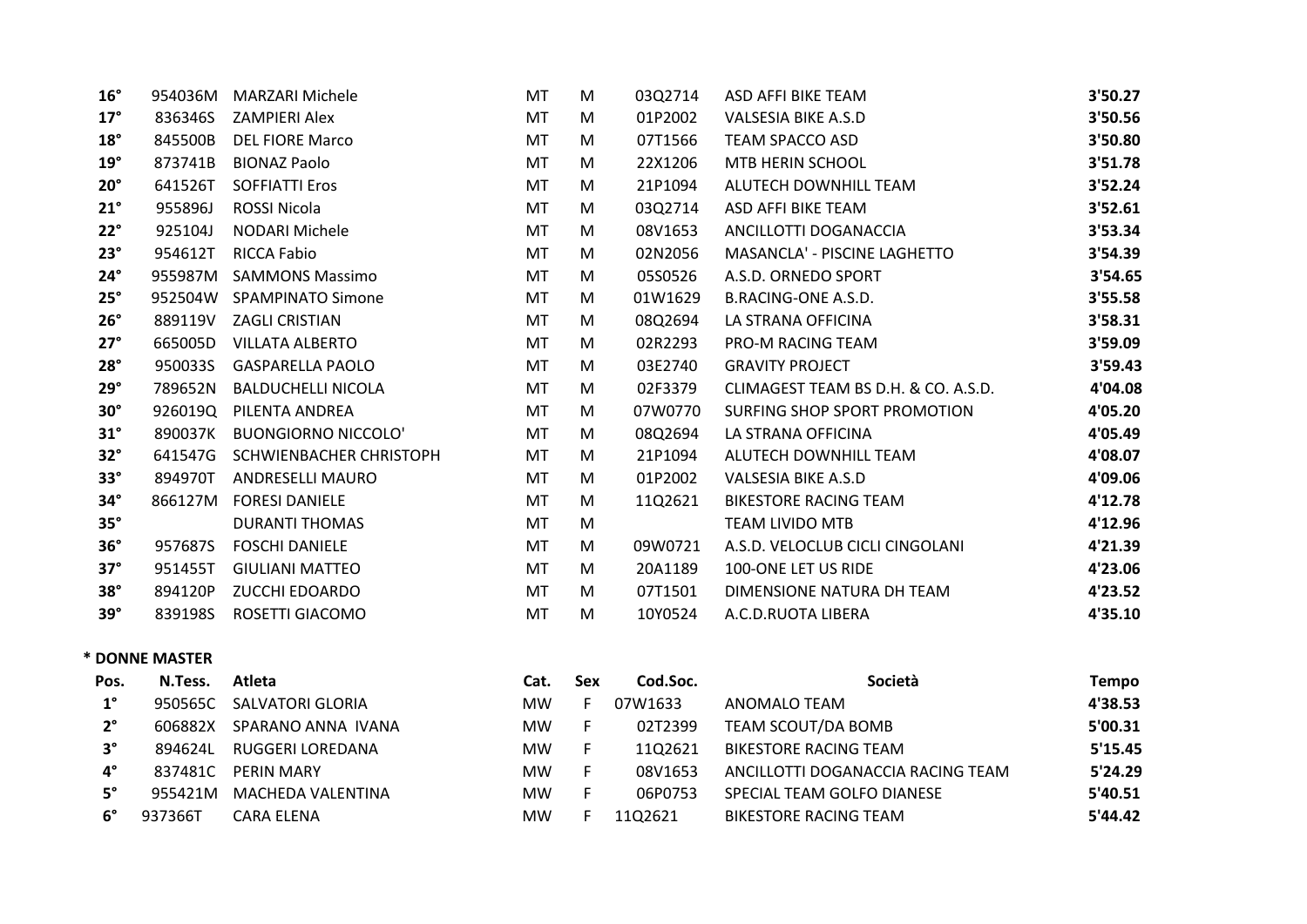**\* 2^ PROVA "COPPA ITALIA DOWNHILL"**

**\* GARA INTERNAZIONALE CL.3 (26550)**

**\* CANAZEI (TN) 27‐28 GIUGNO 2009**

**\* Soc. Org. A.S.D. FASSA BIKE (20K1159)**

**\* DOWNHILL**

## **\* CLASSIFICA CLASSIFICAZIONE**

**\* AGONISTI**

| Pos.         | N.Tess. | Atleta                    | Cat.      | Sex | Cod.Soc. | Società                        | <b>Tempo</b> |
|--------------|---------|---------------------------|-----------|-----|----------|--------------------------------|--------------|
| $1^{\circ}$  |         | RANKIN NATHAN             | <b>OM</b> | M   | 02R3403  | IRON HORSE - KENDA - PLAYBIKER | 3'23.98      |
| $2^{\circ}$  |         | <b>SCOLES MATTHEW</b>     | 0M        | M   |          | MONTAINBIKING OTAGO            | 3'25.41      |
| $3^{\circ}$  |         | <b>MASTER WYN</b>         | <b>OM</b> | M   | 08V1653  | ANCILLOTTI DOGANACCIA          | 3'25.77      |
| $4^{\circ}$  | 892038J | <b>SUDING LORENZO</b>     | <b>OM</b> | M   | 01P1988  | <b>DYTECH DH</b>               | 3'27.61      |
| $5^\circ$    |         | O'CONNOR SHAUN            | JU        | M   | 02R3403  | IRON HORSE - KENDA - PLAYBIKER | 3'28.22      |
| $6^{\circ}$  |         | <b>MACDONALD BROOK</b>    | JU        | M   | 08V1653  | ANCILLOTTI DOGANACCIA          | 3'29.44      |
| $7^\circ$    | 593477K | <b>GAMBIRASIO CARLO</b>   | 0M        | M   | 07W0770  | SURFING SHOP SPORT PROMOTION   | 3'30.40      |
| $8^\circ$    | 601489G | <b>MILIVINTI MARCO</b>    | <b>OM</b> | M   | 01P1988  | DYTECH DH                      | 3'30.44      |
| $9^{\circ}$  | 623355D | <b>BUGNONE MARCO</b>      | <b>OM</b> | M   | 06L0774  | <b>ARGENTINA BIKE</b>          | 3'30.64      |
| $10^{\circ}$ |         | RISCHBIETH WILL           | <b>OM</b> | M   |          | <b>GIANT</b>                   | 3'31.54      |
| $11^{\circ}$ | 915067M | <b>BRUNO ANDREA</b>       | <b>OM</b> | M   | 01E1924  | READY2RIDE-MDEBIKES            | 3'33.72      |
| $12^{\circ}$ |         | <b>BUTTON JOSHUA</b>      | 0M        | M   |          | MONGOOSE GRAVITY TEAM          | 3'35.85      |
| $13^\circ$   | 603751P | <b>GAMENARA ANDREA</b>    | JU        | M   | 06L0774  | <b>ARGENTINA BIKE</b>          | 3'35.95      |
| $14^{\circ}$ | 353926T | ZANCHI BRUNO              | <b>OM</b> | M   | 06S0882  | TEAM AXO / PRO-GEST            | 3'36.25      |
| $15^\circ$   | 870373K | DON DAVIDE                | <b>OM</b> | M   | 05L0728  | 100-ONE KONA                   | 3'37.13      |
| $16^{\circ}$ | 841549B | PETRUCCI FRANCESCO DANILO | JU        | M   | 08V1653  | ANCILLOTTI DOGANACCIA          | 3'39.34      |
| $17^\circ$   | 915720U | <b>COSSETA DANIELE</b>    | JU        | M   | 01E1924  | READY2RIDE-MDEBIKES            | 3'39.42      |
| $18^\circ$   | 923916D | <b>ARDUINO MATTIA</b>     | 0M        | M   | 06L0774  | <b>ARGENTINA BIKE</b>          | 3'39.50      |
| $19^\circ$   | 597735R | AICARDI SAMUELE           | <b>OM</b> | M   | 06Z1167  | <b>TEAM COVRE</b>              | 3'41.82      |
| $20^{\circ}$ | 943804S | <b>MAZZOLINI CRISTIAN</b> | <b>OM</b> | M   | 01E1924  | READY2RIDE-MDEBIKES            | 3'44.96      |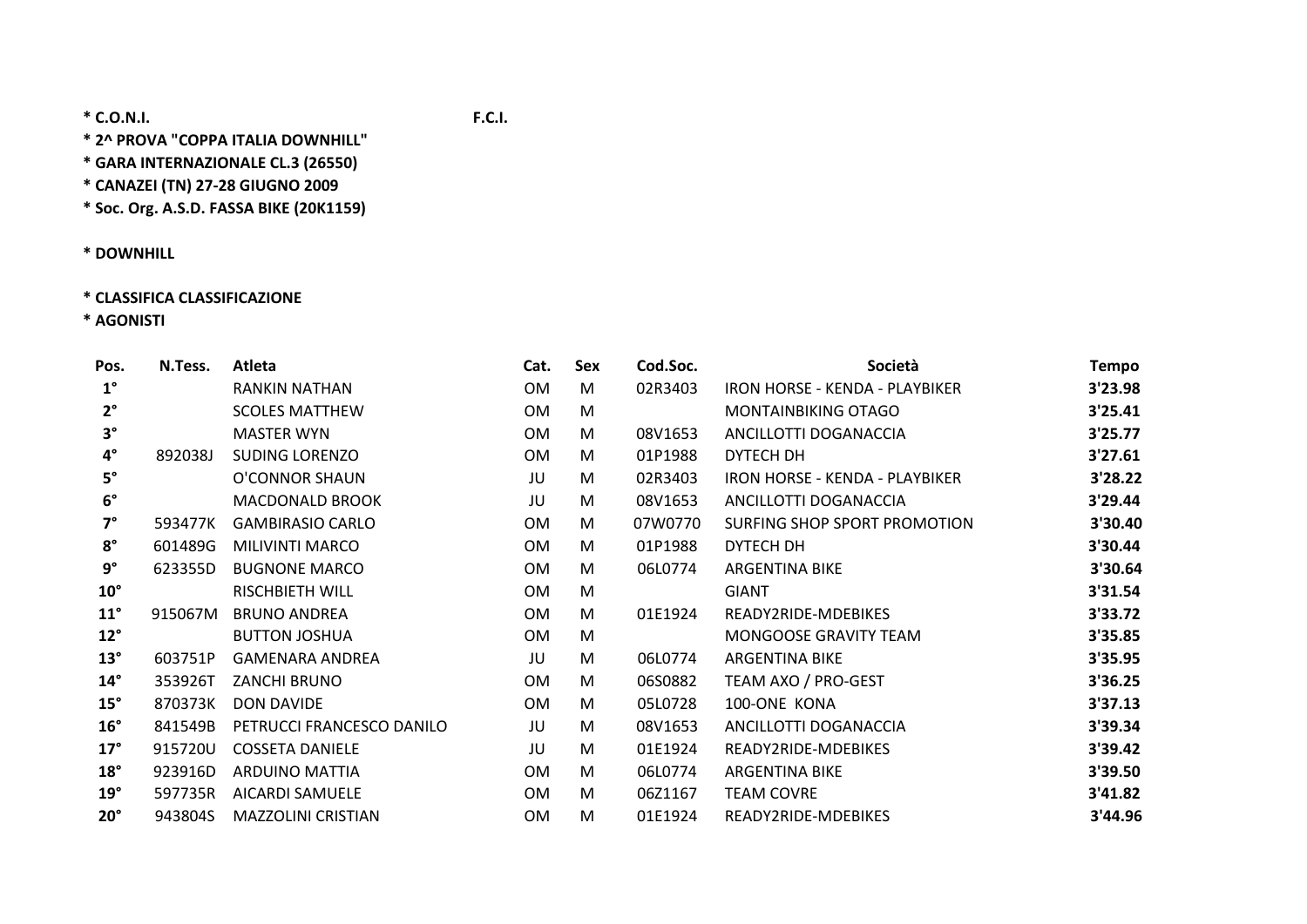| $21^\circ$ |         | 863614S CAIRE PIETRO           | JU        | M | 06L0774 | <b>ARGENTINA BIKE</b>        | 3'45.26 |
|------------|---------|--------------------------------|-----------|---|---------|------------------------------|---------|
| $22^\circ$ |         | 866725U ZAMPIERI DARIO         | <b>OM</b> | M | 01R1839 | VIGOR DA BOMB CUNEO          | 3'45.83 |
| $23^\circ$ |         | 923429M CANNAVACCIUOLO LUIGI   | OM        | M | 11J1890 | PRO BIKE RIDING TEAM         | 3'46.79 |
| $24^\circ$ |         | 879987Z STEFANI MARTIN         | OM        | M | 20W1185 | DANGER ZONE RACING TEAM      | 3'46.85 |
| $25^\circ$ | 635997N | <b>FRULLONI FEDERICO</b>       | OM        | M | 08V1653 | ANCILLOTTI DOGANACCIA        | 3'48.13 |
| $26^\circ$ | 918321T | <b>CONDARCURI CESARE</b>       | AL        | M | 01E1924 | READY2RIDE-MDEBIKES          | 3'49.79 |
| $27^\circ$ | 900838D | SIVILOTTI FEDERICO             | OM        | M | 05L0728 | 100-ONE KONA                 | 3'50.85 |
| $28^\circ$ | 948902H | <b>DELLAI FEDERICO</b>         | OM        | M | 06L0774 | <b>ARGENTINA BIKE</b>        | 3'51.35 |
| $29^\circ$ | 936189J | <b>BARRECA CLAUDIO</b>         | OM        | M | 08D2827 | TEAM MAGGI OFF ROAD          | 3'51.69 |
| $30^\circ$ | 863615T | <b>CAIRE CARLO</b>             | AL        | M | 06L0774 | <b>ARGENTINA BIKE</b>        | 3'52.31 |
| $31^\circ$ |         | 874005X SCURRIA LEOLUCA        | JU        | M | 07W0770 | SURFING SHOP SPORT PROMOTION | 3'52.80 |
| $32^\circ$ |         | 827494F COLOMBO FRANCESCO      | <b>ES</b> | M | 06S0882 | TEAM AXO / PRO-GEST          | 3'53.09 |
| $33^\circ$ | 922380X | <b>MESSAVILLA MARTIN</b>       | AL        | M | 21P1094 | ALUTECH DOWNHILL TEAM        | 3'53.47 |
| $34^\circ$ | 956610F | <b>GAMPENRIEDER ANDREAS</b>    | <b>OM</b> | M | 21P1094 | ALUTECH DOWNHILL TEAM        | 3'54.12 |
| $35^\circ$ |         | 845499W GILLI SIMONE           | OM        | M | 02U2361 | TEAM BICIAIO A.S.D.          | 3'56.28 |
| $36^\circ$ |         | 915662W RODELLA ENRICO         | JU        | M | 02M1961 | S.C. CAPRIOLO                | 3'56.95 |
| $37^\circ$ | 547937R | <b>BERTELLI MATTEO</b>         | <b>OM</b> | M | 02U2361 | TEAM BICIAIO A.S.D.          | 3'57.01 |
| $38^\circ$ |         | 928297W AZZOLA MICHELE         | OM        | M | 02L0083 | BERGAMASCA COLPACK DENARDI   | 3'57.06 |
| $39^\circ$ |         | 890060E CAPPANERA MASSIMO      | JU        | M | 06Z1167 | <b>TEAM COVRE</b>            | 3'57.28 |
| 40°        | 956015J | PICCINI LEONARDO               | JU        | M | 09W0721 | ANCILLOTTI DOGANACCIA        | 3'57.83 |
| $41^\circ$ | 813972P | PERARDI MARCO                  | AL        | M | 01P1988 | DYTECH DH                    | 3'59.91 |
| 42°        | 820998V | <b>FRACCAROLI MARCO</b>        | JU        | M | 20W1185 | DANGER ZONE RACING TEAM      | 4'00.65 |
| 43°        | 900010E | <b>JUGLAIR JULIEN</b>          | JU        | M | 22X1206 | MTB HERIN SCHOOL             | 4'00.68 |
| 44°        | 900143C | <b>BIONAZ DAVIDE</b>           | <b>OM</b> | M | 01E1924 | READY2RIDE-MDEBIKES          | 4'01.70 |
| 45°        | 915672Y | <b>GUATTA CALDINI GIOVANNI</b> | OM        | M | 02M1961 | S.C. CAPRIOLO                | 4'01.82 |
| 46°        | 918315V | ANGELINI XAVIER                | AL        | M | 08D2827 | TEAM MAGGI OFF ROAD          | 4'02.11 |
| 47°        | 928859H | <b>LAGHI RICCARDO</b>          | OM        | M | 08D2827 | TEAM MAGGI OFF ROAD          | 4'02.68 |
| 48°        | 928965T | <b>BENASSI DIEGO</b>           | JU        | M | 08D2827 | TEAM MAGGI OFF ROAD          | 4'02.74 |
| 49°        | 857315Y | <b>DOLFIN DAVIDE</b>           | <b>OM</b> | M | 06S0882 | TEAM AXO / PRO-GEST          | 4'03.03 |
| $50^\circ$ |         | 871380C TONELLI DEVIS          | AL        | M | 07W0770 | SURFING SHOP SPORT PROMOTION | 4'03.46 |
| $51^\circ$ | 924888K | <b>ILARDI TOMMASO</b>          | JU        | M | 01P1988 | DYTECH DH                    | 4'03.88 |
| $52^\circ$ | 914193G | <b>GEISER FABIAN</b>           | JU        | M | 21P1094 | ALUTECH DOWNHILL TEAM        | 4'05.12 |
| $53^\circ$ |         | 912146N VERNASSA GIANLUCA      | ES        | M | 06L0774 | <b>ARGENTINA BIKE</b>        | 4'05.38 |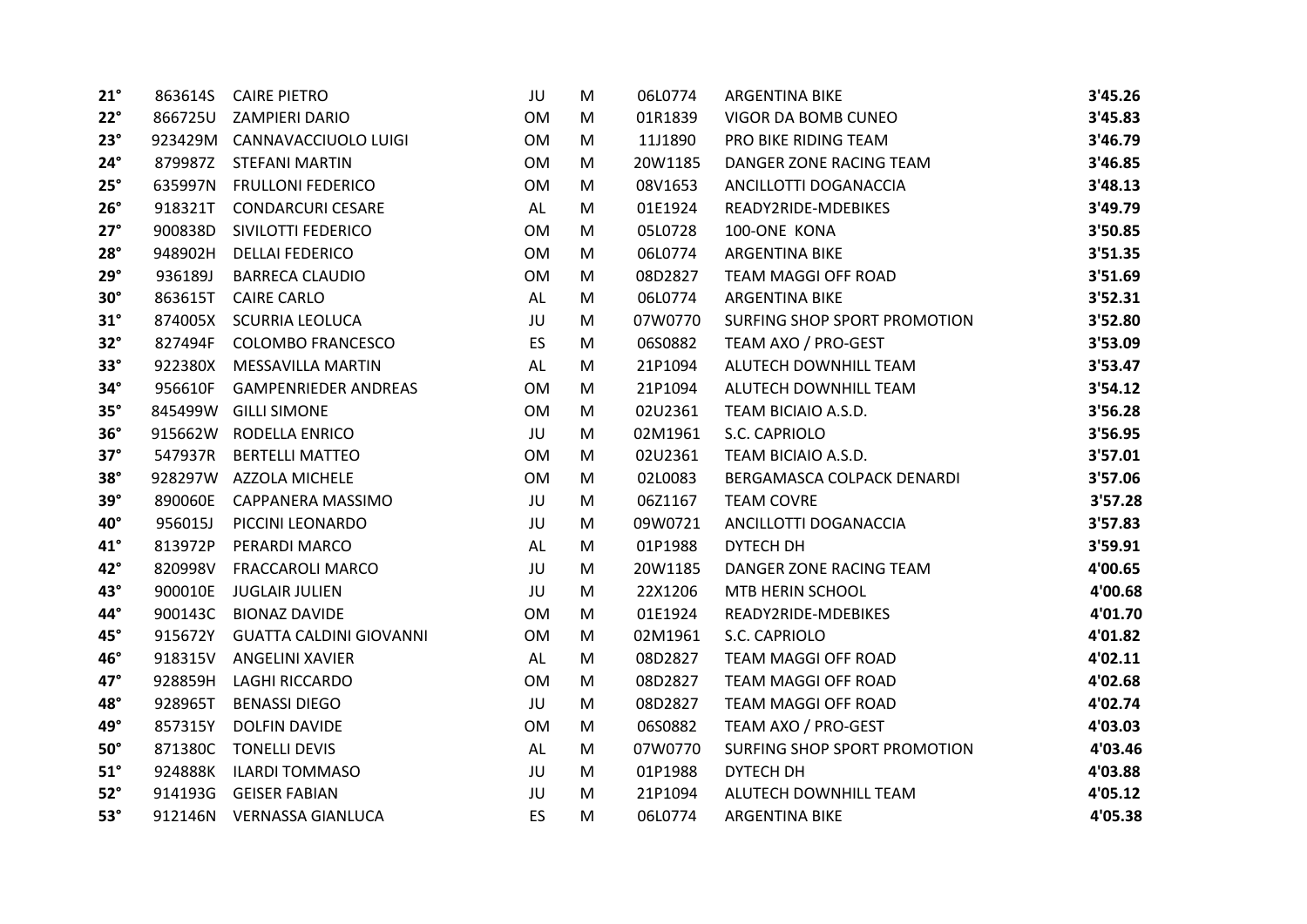| $54^\circ$   | 910411J | <b>BASSO ALESSANDRO</b>   | JU        | M  | 03U2638 | <b>GRUPPO SPORTIVO ESERCITO</b>     | 4'06.23 |
|--------------|---------|---------------------------|-----------|----|---------|-------------------------------------|---------|
| $55^\circ$   | 914665Y | <b>GUFLER ANDREAS</b>     | JU        | M  | 21P1094 | ALUTECH DOWNHILL TEAM               | 4'06.27 |
| $56^\circ$   | 772540Q | PANZA ALBERTO             | JU        | M  | 06S0882 | TEAM AXO / PRO-GEST                 | 4'07.19 |
| $57^\circ$   | 876630B | PEROTTI CLAUDIO           | AL        | M  | 01P1988 | DYTECH DH                           | 4'07.39 |
| $58^\circ$   | 932014H | <b>BONETTI PIETRO</b>     | <b>OM</b> | M  | 08D2827 | TEAM MAGGI OFF ROAD                 | 4'07.67 |
| $59^\circ$   | 863743B | <b>CANEPA ELISA</b>       | <b>OF</b> | F. | 02R3403 | IRON HORSE - KENDA - PLAYBIKER      | 4'08.14 |
| $60^\circ$   | 928966U | FRANCESCONI LEONARDO      | <b>OM</b> | M  | 08D2827 | TEAM MAGGI OFF ROAD                 | 4'09.16 |
| $61^\circ$   | 924892F | <b>ILARDI SIMONE</b>      | <b>OM</b> | M  | 01P1988 | DYTECH DH                           | 4'09.54 |
| $62^\circ$   | 859971C | PASETTI LUCA              | AL        | M  | 06S0882 | TEAM AXO / PRO-GEST                 | 4'10.70 |
| $63^\circ$   | 947030U | <b>CALVI FABRIZIO</b>     | <b>ES</b> | M  | 06L0774 | ARGENTINA BIKE                      | 4'11.74 |
| $64^\circ$   | 928175T | FERRIANI DAVIDE           | JU        | M  | 02R3403 | IRON HORSE - KENDA - PLAYBIKER      | 4'13.52 |
| $65^\circ$   | 959569M | <b>MARCELLINI ALIA</b>    | <b>OF</b> | F. | 07W0770 | SURFING SHOP SPORT PROMOTION        | 4'13.78 |
| $66^\circ$   | 788742P | <b>GEROTTI ANDREA</b>     | JU        | M  | 02D1913 | BIKERS PETOSINO SCUOLA MTB S.P.     | 4'14.02 |
| $67^\circ$   | 904353E | <b>DREON MATTEO</b>       | JU        | M  | 02U2361 | TEAM BICIAIO A.S.D.                 | 4'15.01 |
| $68^\circ$   | 873945Y | <b>DOLFIN STEFANO</b>     | ES        | M  | 06S0882 | TEAM AXO / PRO-GEST                 | 4'15.85 |
| $69^\circ$   | 922217P | ORBASSANO JACOPO          | <b>ES</b> | M  | 01P2002 | <b>VALSESIA BIKE A.S.D</b>          | 4'16.86 |
| $70^\circ$   | 881602S | PIERSANTI GABRIELE        | JU        | M  | 01P1988 | DYTECH DH                           | 4'17.03 |
| $71^\circ$   |         | MEZZATTA STEFANO          | AL        | M  |         | TEAM LIVIDO MTB                     | 4'17.03 |
| $72^\circ$   | 931579T | NICOTRA GIUSEPPE          | OM        | M  | 11J1890 | PRO BIKE RIDING TEAM                | 4'17.56 |
| $73^\circ$   | 952098S | <b>VIGLINO LUCA</b>       | JU        | M  | 06E0632 | <b>LOABIKERS</b>                    | 4'18.36 |
| $74^\circ$   | 865708K | <b>GATTI MASSIMO</b>      | JU        | M  | 02F3379 | CLIMAGEST TEAM BS D.H. & CO. A.S.D. | 4'19.49 |
| $75^\circ$   | 951875Y | PERRONE ANDREA            | AL        | M  | 06E0632 | <b>LOABIKERS</b>                    | 4'20.16 |
| $76^\circ$   | 909912U | <b>TARCHINI MARCO</b>     | AL        | M  | 06S0882 | TEAM AXO / PRO-GEST                 | 4'20.65 |
| $77^\circ$   |         | 931222M MAZZOLENI MICHAEL | AL        | M  | 06S0882 | TEAM AXO / PRO-GEST                 | 4'21.55 |
| $78^\circ$   | 957089W | <b>DEMARCO MANUEL</b>     | <b>ES</b> | M  | 01P2002 | <b>VALSESIA BIKE A.S.D</b>          | 4'26.21 |
| $79^\circ$   | 914195A | <b>GEISER SIMON</b>       | ES        | M  | 21P1094 | ALUTECH DOWNHILL TEAM               | 4'26.98 |
| $80^\circ$   | 931206W | DE PELLEGRIN MASSIMILIANO | OM        | M  | 05S0526 | A.S.D. ORNEDO SPORT                 | 4'28.11 |
| $81^{\circ}$ | 936302T | <b>SAMMONS GIACOMO</b>    | AL        | M  | 05S0526 | A.S.D. ORNEDO SPORT                 | 4'28.20 |
| $82^\circ$   | 916099P | <b>SCHMIDT TOBIAS</b>     | ES        | M  | 21P1094 | ALUTECH DOWNHILL TEAM               | 4'29.14 |
| $83^\circ$   | 875000F | CARUSO MATTEO             | OM        | M  | 05L0728 | 100-ONE KONA                        | 4'32.33 |
| $84^\circ$   |         | <b>CERIATI ANDREA</b>     | ES        | M  |         | <b>TEAM LIVIDO MTB</b>              | 4'34.52 |
| $85^\circ$   | 962609R | <b>RUBINO PAOLO</b>       | ES        | M  | 06L0774 | <b>ARGENTINA BIKE</b>               | 4'38.75 |
| $86^\circ$   | 951246H | <b>BACCHILEGA ALBERTO</b> | <b>OM</b> | M  | 08D2827 | TEAM MAGGI OFF ROAD                 | 4'41.62 |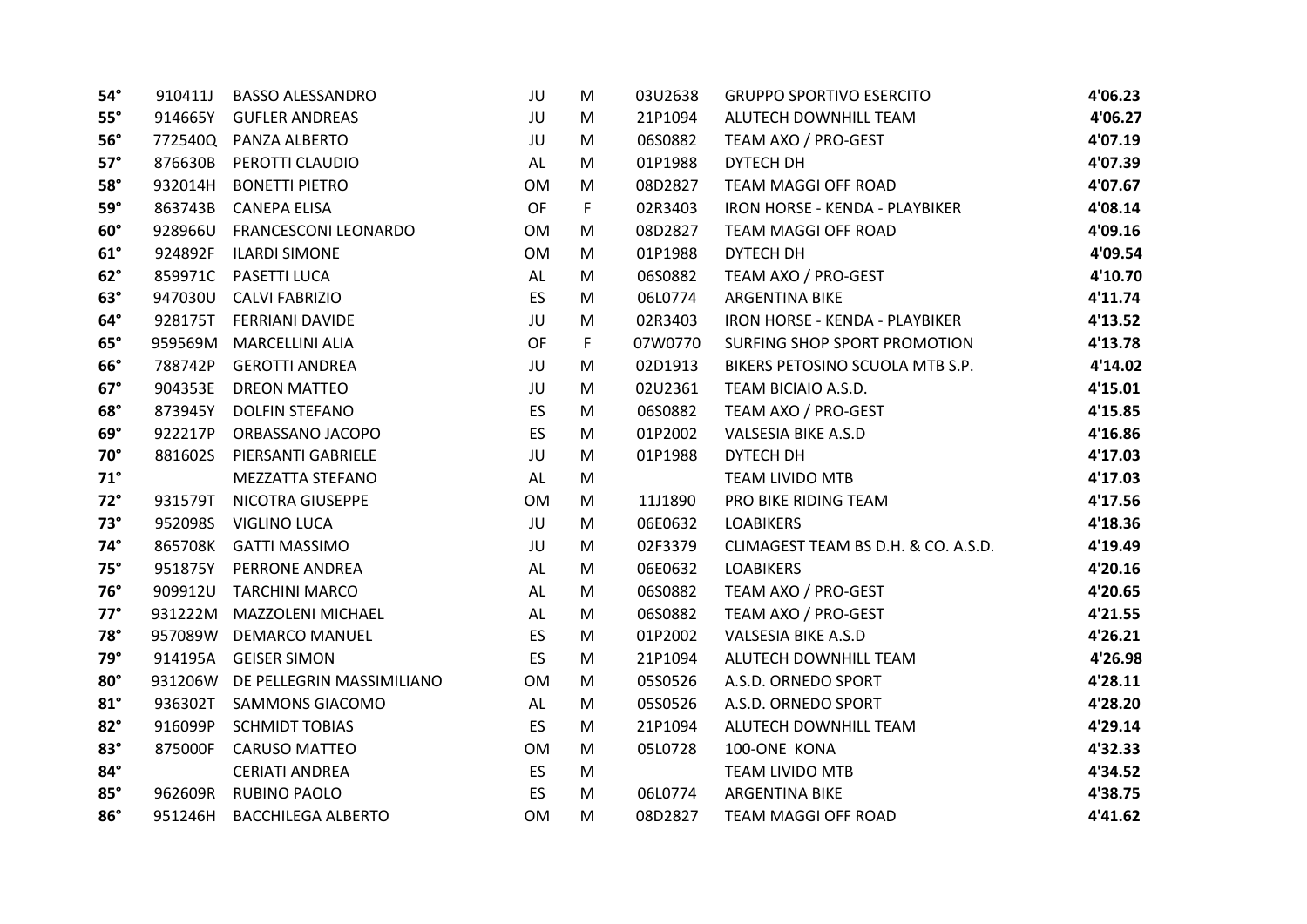| $87^\circ$  | 932903J | POLO MATTEO              | <b>ES</b> | M  | 22X1206 | MTB HERIN SCHOOL            | 4'42.56  |
|-------------|---------|--------------------------|-----------|----|---------|-----------------------------|----------|
| $88^\circ$  | 949636E | <b>OPRANDI FRANCESCO</b> | <b>ES</b> | M  | 06S0882 | TEAM AXO / PRO-GEST         | 4'48.35  |
| $89^\circ$  | 602708U | <b>FERRACIN SILVIA</b>   | OF        | F. | 02U2361 | TEAM BICIAIO A.S.D.         | 4'49.19  |
| $90^\circ$  | 944136L | COSTA LAIA LORENZO       | <b>ES</b> | M  | 01P1988 | DYTECH DH                   | 4'49.58  |
| $91^\circ$  | 849883T | SINOPOLI SIMONE          | ES        | M  | 01P1988 | DYTECH DH                   | 4'51.02  |
| $92^\circ$  |         | CAVAZZINI PIETRO         | <b>ES</b> | M  |         | <b>TEAM LIVIDO MTB</b>      | 4'53.02  |
| $93^\circ$  | 957838Z | RUGOLOTTO MATTEO         | AL        | M  | 02M1961 | S.C. CAPRIOLO               | 4'56.06  |
| $94^\circ$  | 916098N | <b>SCHMIDT PATRICK</b>   | AL        | M  | 21P1094 | ALUTECH DOWNHILL TEAM       | 5'02.32  |
| $95^\circ$  | 897013E | OLIVERO ROBERTO          | <b>ES</b> | M  | 01P1988 | DYTECH DH                   | 5'03.17  |
| $96^\circ$  | 909908R | DELL'ORO MICHAEL         | AL        | M  | 06S0882 | TEAM AXO / PRO-GEST         | 5'07.35  |
| $97^\circ$  | 671882X | <b>FUCCIO ROSARIA</b>    | GF        | F. | 01P1988 | DYTECH DH                   | 5'16.84  |
| $98^\circ$  | 917271Y | <b>GHIONE MONICA</b>     | GF        | F. | 01P1988 | DYTECH DH                   | 5'20.96  |
| $99^\circ$  | 880427M | TUMLER MARTINA           | GF        | F. | 21P1094 | ALUTECH DOWNHILL TEAM       | 5'37.52  |
| $100^\circ$ | 949635D | COLOMBELLI MARCO         | ES        | M  | 06S0882 | TEAM AXO / PRO-GEST         | 6'48.69  |
| $101^\circ$ | 929800C | NICOTRA GIANLUCA         | 0M        | M  | 11J1890 | <b>PRO BIKE RIDING TEAM</b> | 20'00.00 |

**\* 2^ PROVA "COPPA ITALIA DOWNHILL"**

**\* GARA INTERNAZIONALE CL.3 (26550)**

**\* CANAZEI (TN) 27‐28 GIUGNO 2009**

**\* Soc. Org. A.S.D. FASSA BIKE (20K1159)**

**\* DOWNHILL**

## **\* CLASSIFICA CLASSIFICAZIONE**

**\* AMATORI**

| Pos.        | N.Tess. | Atleta               | Cat. | <b>Sex</b> | Cod.Soc. | Società                    | Tempo   |
|-------------|---------|----------------------|------|------------|----------|----------------------------|---------|
| $1^{\circ}$ | 864786Y | <b>DUCCI MANUEL</b>  | МT   | M          | 06P0753  | SPECIAL TEAM GOLFO DIANESE | 3'40.81 |
| $2^{\circ}$ | 497846M | ALLEVA PAOLO         | M12  | M          | 01P2002  | VALSESIA BIKE A.S.D        | 3'41.68 |
| $3^{\circ}$ |         | SANTIAGO JAVIER      | M12  | M          |          | <b>FACIMO</b>              | 3'42.69 |
| $4^\circ$   |         | <b>PRINCIC Rados</b> | M12  | M          |          | KK DJAK                    | 3'44.80 |
| 5°          | 606887U | COLOMBO OSCAR        | M12  | м          | 02T2399  | TEAM SCOUT/DA BOMB         | 3'44.86 |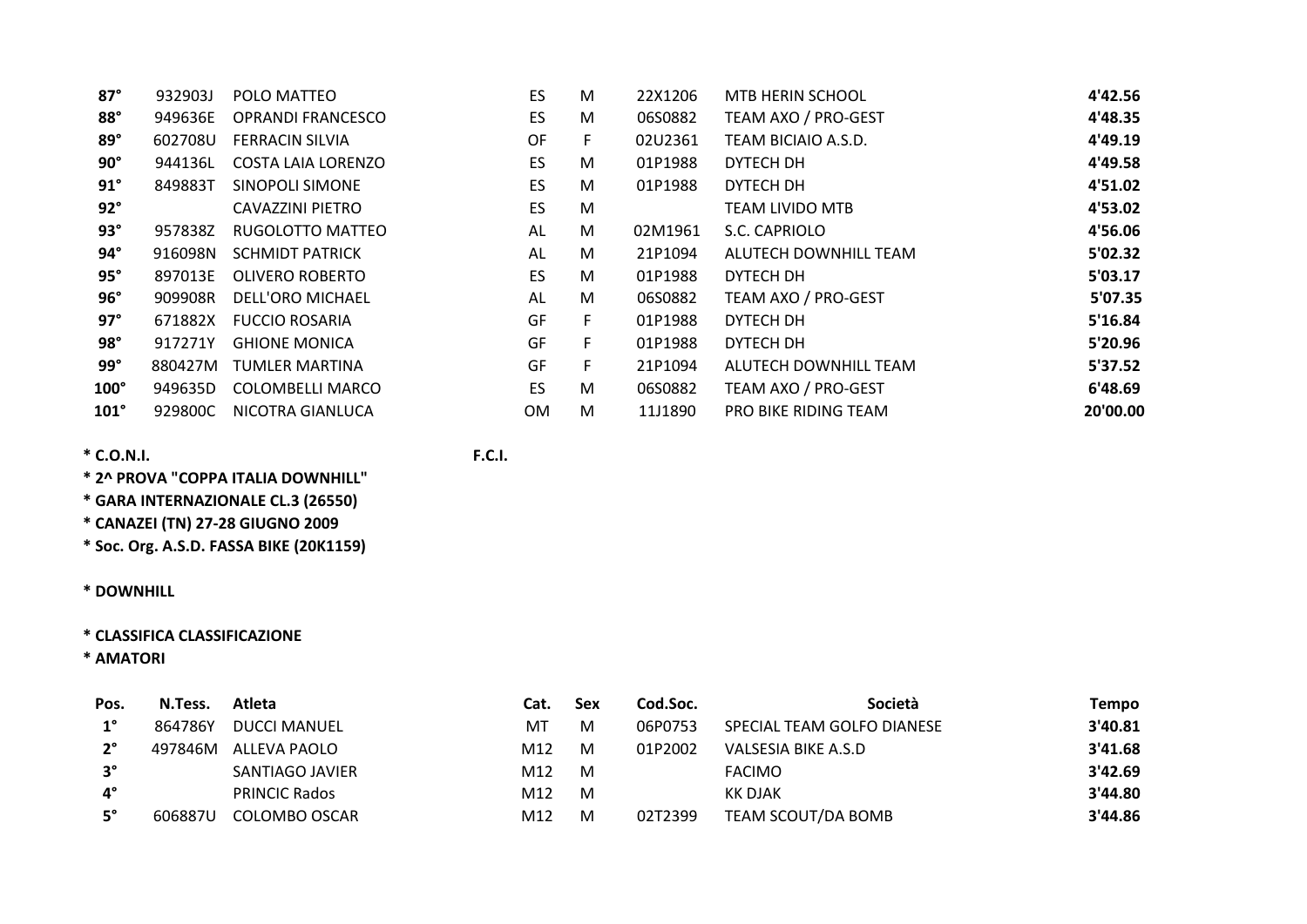| $6^{\circ}$  |         | 954642H CARRARA PAOLO     | MT        | M | 02T3718 | <b>NEWSCHOOLSHOP</b>                | 3'45.20 |
|--------------|---------|---------------------------|-----------|---|---------|-------------------------------------|---------|
| $7^\circ$    | 923424G | MAGGIORANI NICCOLO'       | MT        | M | 11J1890 | PRO BIKE RIDING TEAM                | 3'46.06 |
| $8^{\circ}$  |         | 942462Z COCCIA ALESSIO    | <b>MT</b> | M | 10Y0524 | A.C.D.RUOTA LIBERA                  | 3'47.72 |
| $9^{\circ}$  |         | 956002W BECCHETTI GIACOMO | <b>MT</b> | M | 09W0721 | ASD VELOCLUB CICLI CINGOLANI        | 3'50.38 |
| $10^{\circ}$ | 957102Y | <b>BICKERDIKE ROBERT</b>  | <b>MT</b> | M | 22X1206 | MTB HERIN SCHOOL                    | 3'51.14 |
| $11^{\circ}$ |         | <b>FABBRI SIMONE</b>      | M12       | M |         | <b>TEAM LIVIDO MTB</b>              | 3'51.21 |
| $12^{\circ}$ | 867122R | <b>MAZZETTI CARLO</b>     | <b>MT</b> | M | 11Q2621 | <b>BIKESTORE TEAM</b>               | 3'51.35 |
| $13^\circ$   | 839201D | ROSETTI GIANLUCA          | MT        | M | 10Y0524 | A.S.D.RUOTA LIBERA                  | 3'51.87 |
| $14^{\circ}$ | 674083U | <b>FUSANI LUCA</b>        | <b>MT</b> | M | 08V1653 | ANCILLOTTI DOGANACCIA               | 3'52.55 |
| $15^\circ$   | 579301L | OPRANDI CLAUDIO           | M345      | M | 06S0882 | TEAM AXO / PRO-GEST                 | 3'53.57 |
| $16^{\circ}$ |         | 818783X SCHERIAU MICHELE  | MT        | M | 05L0304 | PEDALE TARVISIANO                   | 3'53.72 |
| $17^\circ$   | 788295G | PEDRONI MICHELE           | <b>MT</b> | M | 07Y1283 | PEDRONI KJUB RACING TEAM            | 3'54.06 |
| $18^{\circ}$ |         | LIVIDINI GIUSEPPE         | M345      | M |         | <b>TEAM LIVIDO MTB</b>              | 3'54.27 |
| $19^\circ$   | 890290A | <b>BUCCI STEFANO</b>      | <b>MT</b> | M | 02P1971 | GIANGIS' TEAM FREE BIKE ERBUSCO     | 3'54.33 |
| $20^\circ$   |         | 923317L ALEOTTI GIANLUCA  | M12       | M | 08V1653 | ANCILLOTTI DOGANACCIA               | 3'55.50 |
| $21^\circ$   | 485787N | <b>DEL GRECO FABIO</b>    | M12       | M | 02T2399 | TEAM SCOUT/DA BOMB                  | 3'55.76 |
| $22^\circ$   |         | 955424Q BONFANTE ALEX     | <b>MT</b> | M | 06P0753 | SPECIAL TEAM GOLFO DIANESE          | 3'55.81 |
| $23^\circ$   |         | 892008V TORMEN ALFIO      | M12       | M | 08V1653 | ANCILLOTTI DOGANACCIA               | 3'56.57 |
| $24^\circ$   | 680821X | <b>TROILO FABRIZIO</b>    | <b>MT</b> | M | 22X1206 | MTB HERIN SCHOOL                    | 3'57.24 |
| $25^\circ$   | 436562J | <b>FUSCONI DANIELE</b>    | M345      | M | 07W0770 | SURFING SHOP SPORT PROMOTION        | 3'57.35 |
| $26^\circ$   | 684479G | <b>SARTORI MICHELE</b>    | M12       | M | 03Y1747 | <b>G.S. STRICKER VERONA</b>         | 3'58.33 |
| $27^\circ$   | 570793C | <b>MAZZONI GIA PAOLO</b>  | M345      | M | 02T2399 | TEAM SCOUT/DA BOMB                  | 3'58.83 |
| $28^\circ$   | 955896J | <b>ROSSI NICOLA</b>       | MT        | M | 03Q2714 | ASD AFFI BIKE TEAM                  | 3'59.50 |
| $29^\circ$   | 836346S | ZAMPIERI ALEX             | MT        | M | 01P2002 | <b>VALSESIA BIKE A.S.D</b>          | 4'00.90 |
| $30^\circ$   | 457350N | <b>TEMPONI STEFANO</b>    | M12       | M | 02F3379 | CLIMAGEST TEAM BS D.H. & CO. A.S.D. | 4'01.33 |
| $31^\circ$   | 433738X | <b>BONICIOLLI FABIO</b>   | M12       | M | 20A1189 | 100-ONE LET US RIDE                 | 4'01.39 |
| $32^\circ$   | 889529Y | <b>GHETTI ROBERTO</b>     | M345      | M | 08Q2694 | LA STRANA OFFICINA                  | 4'01.51 |
| $33^\circ$   | 527544K | <b>BARBOLINI GIOVANNI</b> | M345      | M | 07W0770 | SURFING SHOP SPORT PROMOTION        | 4'01.84 |
| $34^\circ$   |         | <b>TOMASSONI EMANUELE</b> | M12       | M |         | TEAM LIVIDO MTB                     | 4'01.87 |
| $35^\circ$   |         | 571471W FERRI EMILIANO    | M12       | M | 08V1653 | ANCILLOTTI DOGANACCIA               | 4'02.21 |
| $36^\circ$   |         | 954036M MARZARI MICHELE   | <b>MT</b> | M | 03Q2714 | ASD AFFI BIKE TEAM                  | 4'02.34 |
| $37^\circ$   | 953613T | <b>GAMBERINI MATTEO</b>   | M12       | M | 20K1159 | <b>FASSA BIKE</b>                   | 4'02.92 |
| $38^\circ$   |         | 865891K CAVANI MAURIZIO   | M12       | M | 07S1565 | <b>MAI DIRE BIKE</b>                | 4'03.41 |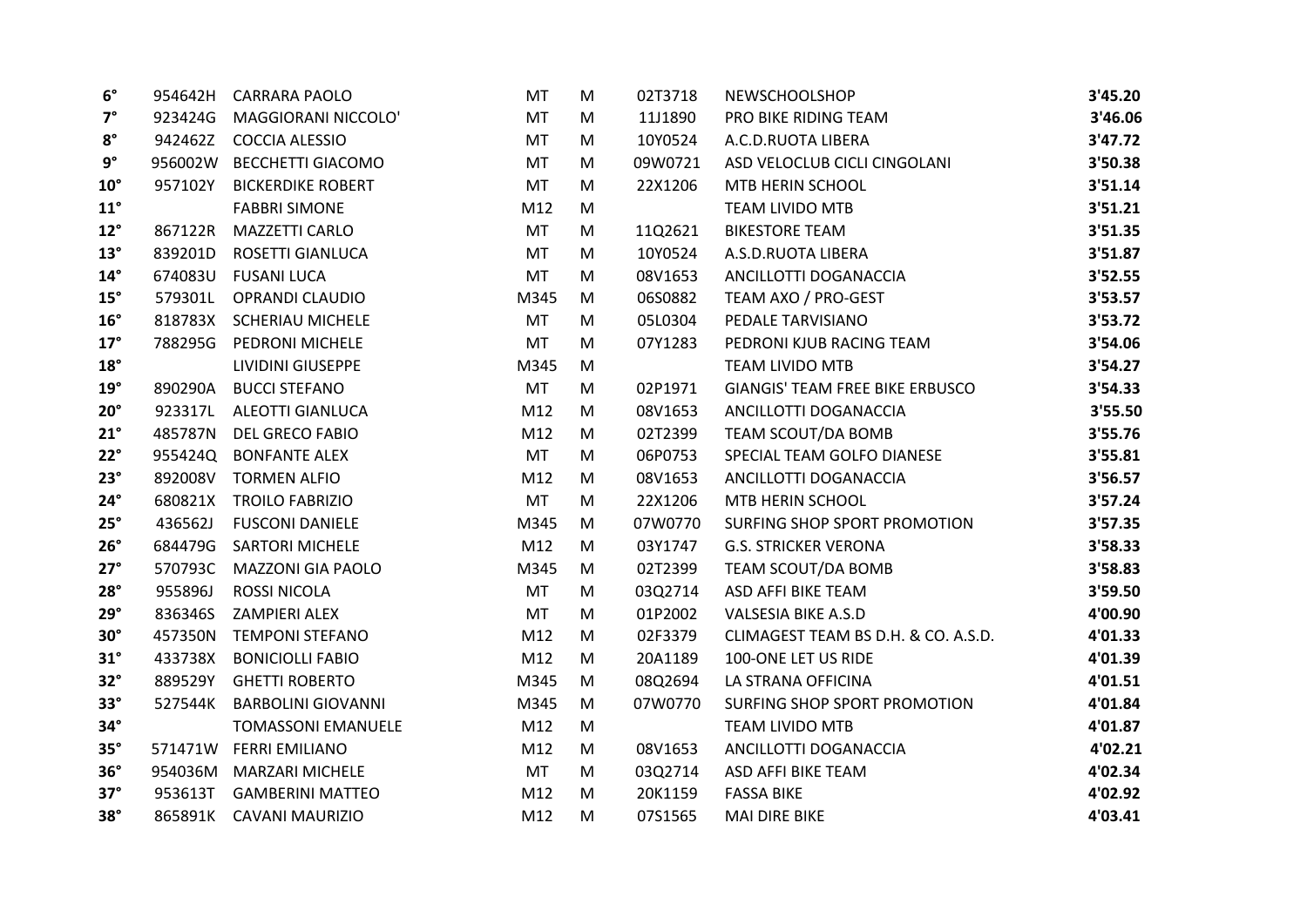| $39^\circ$   | 873741B | <b>BIONAZ PAOLO</b>       | MT        | M | 22X1206 | MTB HERIN SCHOOL                    | 4'03.57 |
|--------------|---------|---------------------------|-----------|---|---------|-------------------------------------|---------|
| $40^{\circ}$ | 624453Z | <b>FUCCIO ANGELO</b>      | M345      | M | 01P1988 | DYTECH DH                           | 4'04.34 |
| $41^{\circ}$ |         | 952504W SPAMPINATO SIMONE | <b>MT</b> | M | 01W1629 | <b>B.RACING-ONE A.S.D.</b>          | 4'04.36 |
| $42^\circ$   |         | <b>DURANTI THOMAS</b>     | <b>MT</b> | M |         | <b>TEAM LIVIDO MTB</b>              | 4'04.77 |
| $43^\circ$   | 888964T | <b>TANINI FRANCESCO</b>   | M12       | M | 08Q2694 | LA STRANA OFFICINA                  | 4'05.05 |
| 44°          | 641526T | <b>SOFFIATTI EROS</b>     | <b>MT</b> | M | 21P1094 | ALUTECH DOWNHILL TEAM               | 4'05.44 |
| 45°          | 955987M | <b>SAMMONS MASSIMO</b>    | <b>MT</b> | M | 05S0526 | A.S.D. ORNEDO SPORT                 | 4'05.65 |
| 46°          |         | 889119V ZAGLI CRISTIAN    | MT        | M | 08Q2694 | LA STRANA OFFICINA                  | 4'06.26 |
| $47^\circ$   |         | 893775S TAGLIAFERRI MARCO | M12       | M | 01P2002 | <b>VALSESIA BIKE A.S.D</b>          | 4'07.13 |
| 48°          | 839738E | <b>GUALTIERI FABIO</b>    | M12       | M | 02R2293 | PRO-M RACING TEAM                   | 4'07.52 |
| 49°          | 514529P | APOLLONIO GIANPAOLO       | M12       | M | 02F3379 | CLIMAGEST TEAM BS D.H. & CO. A.S.D. | 4'07.75 |
| $50^\circ$   | 917697L | <b>MELLANA LUCA</b>       | <b>MT</b> | M | 06P1200 | <b>BIKE O'CLOCK PDB</b>             | 4'08.02 |
| $51^\circ$   | 950033S | <b>GASPARELLA PAOLO</b>   | <b>MT</b> | M | 03E2740 | <b>GRAVITY PROJECT</b>              | 4'08.46 |
| $52^\circ$   | 665005D | <b>VILLATA ALBERTO</b>    | MT        | M | 02R2293 | PRO-M RACING TEAM                   | 4'08.65 |
| $53^\circ$   |         | <b>DRAHOMIR DAIKA</b>     | M345      | M |         | Czech Reupublic                     | 4'09.24 |
| $54^\circ$   | 457401X | <b>TEMPONI DORIANO</b>    | M12       | M | 02F3379 | CLIMAGEST TEAM BS D.H. & CO. A.S.D. | 4'09.86 |
| $55^\circ$   | 779387J | <b>TOSADORI MASSIMO</b>   | M345      | M | 02R2920 | <b>TEAM NICOLI</b>                  | 4'10.20 |
| $56^\circ$   | 925104J | <b>NODARI MICHELE</b>     | <b>MT</b> | M | 08V1653 | ANCILLOTTI DOGANACCIA               | 4'10.76 |
| $57^\circ$   | 845425K | <b>GIACOBBE NICOLA</b>    | M12       | M | 08V1653 | ANCILLOTTI DOGANACCIA               | 4'12.13 |
| $58^\circ$   | 954612T | <b>RICCA FABIO</b>        | <b>MT</b> | M | 02N2056 | MASANCLA' - PISCINE LAGHETTO        | 4'12.57 |
| $59^\circ$   | 845500B | DEL FIORE MARCO           | <b>MT</b> | M | 07T1566 | <b>TEAM SPACCO ASD</b>              | 4'13.26 |
| $60^\circ$   |         | 946295W GHIRIGATTO THOMAS | M12       | M | 20W1185 | DANGER ZONE RACING TEAM             | 4'14.61 |
| $61^\circ$   |         | 926019Q PILENTA ANDREA    | <b>MT</b> | M | 07W0770 | SURFING SHOP SPORT PROMOTION        | 4'15.01 |
| $62^\circ$   | 474893M | DE PIETRO RAFFAELE        | M345      | M | 06S0640 | <b>ASD/ SPORT BIKE - DDS</b>        | 4'15.49 |
| $63^\circ$   | 641547G | SCHWIENBACHER CHRISTOPH   | MT        | M | 21P1094 | ALUTECH DOWNHILL TEAM               | 4'16.85 |
| $64^\circ$   | 956522K | <b>MAZZA FRANCESCO</b>    | M12       | M | 08V1653 | ANCILLOTTI DOGANACCIA               | 4'17.97 |
| $65^\circ$   | 606883Y | POLI FABIO                | M345      | M | 02T2399 | TEAM SCOUT/DA BOMB                  | 4'18.08 |
| $66^\circ$   | 886599L | <b>TORTORA MARTINO</b>    | M345      | M | 03Y2601 | AR6 - SAN MARCO DH TEAM             | 4'18.51 |
| $67^\circ$   | 827491C | <b>CARMINATI EMILIANO</b> | M12       | M | 06S0882 | TEAM AXO / PRO-GEST                 | 4'18.51 |
| $68^\circ$   |         | 837479Z ALTAN ALBERTO     | M12       | M | 08V1653 | ANCILLOTTI DOGANACCIA               | 4'19.14 |
| $69^\circ$   | 789652N | <b>BALDUCHELLI NICOLA</b> | <b>MT</b> | M | 02F3379 | CLIMAGEST TEAM BS D.H. & CO. A.S.D. | 4'21.13 |
| $70^\circ$   | 951455T | <b>GIULIANI MATTEO</b>    | <b>MT</b> | M | 20A1189 | 100-ONE LET US RIDE                 | 4'21.15 |
| $71^\circ$   | 886277Y | <b>MASTROTTO FABIO</b>    | M12       | M | 03Y2601 | AR6 - SAN MARCO DH TEAM             | 4'21.23 |